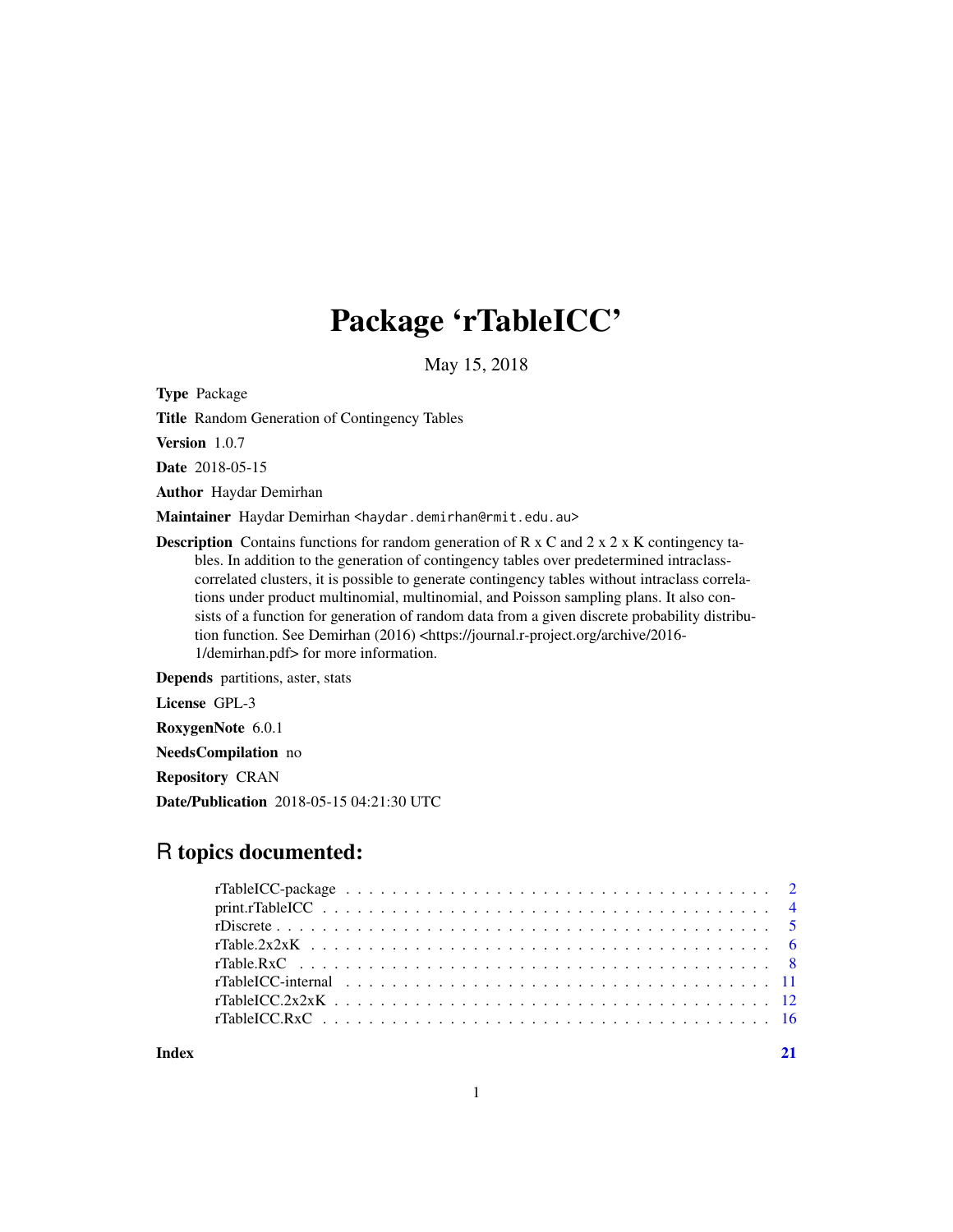#### Description

Contains functions for random generation of R  $x \text{ C}$  and 2  $x \text{ 2 } x \text{ K}$  contingency tables. In addition to the generation of contingency tables over predetermined intraclass-correlated clusters, it is possible to generate contingency tables without intraclass correlations under product multinomial, multinomial, and Poisson sampling plans. It also consists of a function for generation of random data from a given discrete probability distribution function (Demirhan, 2016).

#### Details

| Package: | rTableICC  |
|----------|------------|
| Type:    | Package    |
| Version: | 1.0.6      |
| Date:    | 2018-01-18 |
| License: | $GPI - 3$  |

To generate  $2 \times 2 \times K$  and R  $\times$  C contingency tables with intraclass-correlated observations under product multinomial, multinomial or Poisson sampling plans, respectively use rTableICC.2x2xK and rTableICC.RxC functions.

To generate  $2 \times 2 \times K$  and R  $\times$  C contingency tables without intraclass-correlated observations product multinomial, multinomial or Poisson sampling plans, respectively use rTable.2x2xK and rTable.RxC functions.

To generate random data from an empirical probability function, use rDiscrete function.

#### Author(s)

Haydar Demirhan

Maintainer: Haydar Demirhan <haydarde@hacettepe.edu.tr>

#### References

Agresti A. (2002) *Categorical Data Analysis*, Wiley, New York.

Altham, P.M. (1976) Discrete variable analysis for individuals grouped into families, *Biometrika* 63, 263–269.

Nandram, B. and Choi, J.W. (2006) Bayesian analysis of a two-way categorical table incorporating intraclass correlation, *Journal of Statistical Computation and Simulation* 76, 233–249.

Demirhan, H. (2016) rTableICC: An R package for random generation of  $2x2xK$  and RxC contingency tables, *The R Journal* 8, 1, 48–63.

Demirhan, H. (2013) Bayesian estimation of log odds ratios over two-way contingency tables with intraclass-correlated cells, *Journal of Applied Statistics* 40, 2303–2316.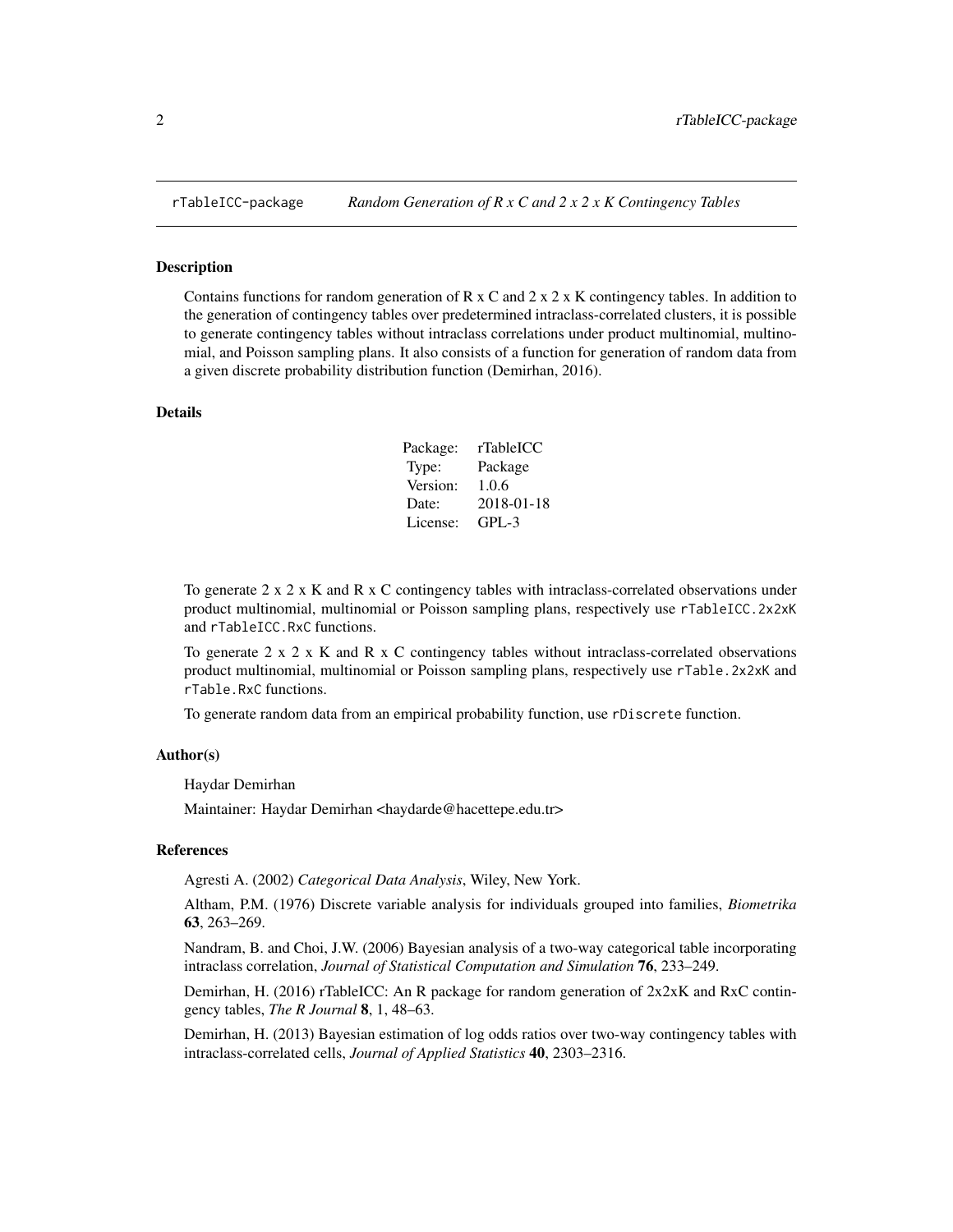#### <span id="page-2-0"></span>rTableICC-package 3

Demirhan, H. and Hamurkaroglu, C. (2008) Bayesian estimation of log odds ratios from RxC and 2 x 2 x K contingency tables, *Statistica Neerlandica* 62, 405–424.

Kroese D.P., Taimre T., Botev Z.I. (2011) *Handbook of Monte Carlo Methods*, Wiley, New York.

#### See Also

[rTableICC.2x2xK](#page-11-1), [rTableICC.RxC](#page-15-1), [rTable.2x2xK](#page-5-1), [rTable.RxC](#page-7-1), [rDiscrete](#page-4-1)

#### Examples

```
# --- For more examples, please refer to specific functions ---
# --- Generate a random value from given probability function ---
p = c(0.23,0.11,0.05,0.03,0.31,0.03,0.22,0.02)
rDiscrete(n=2,pf=p)
# --- Generate a 2x2x4 contingency table under multinomial sampling plan with ICCs ---
num.centers=4 # Number of centers
max.cluster.size=9 # Maximum allowed cluster size
num.cluster=95 # Total number of clusters under each
                                       # center is equal across the centers
ICCs=array(0.1,dim=max.cluster.size) # Assign equal ICCs for this exmaple
ICCs[1]=0 # Assign zero ICC to clusters with
                                       # one individual
sampl="Multinomial" # Generate table under multinomial
                                       # sampling plan
num.obs=900 And Accord Entity Contract Contract # Number of observations to be generated
cell.prob=array(0.0625,dim=c(num.centers,4)) # Cell probabilities sum up to one
x=rTableICC.2x2xK(p=cell.prob,theta=ICCs,M=num.cluster,sampling=sampl,
                N=num.obs,print.regular=TRUE,print.raw=FALSE)
print(x)
# --- Generate a 2x3 contingency table under product multinomial sampling plan ---
# --- with fixed row margins with ICCs
max.cluster.size=9 \qquad # Maximum allowed cluster size
num.cluster=12 # Total number of clusters
ICCs=array(0.1,dim=max.cluster.size) # Assign equal ICCs for this exmaple
ICCs[1]=0 # Assign zero ICC to clusters with
                                       # one individual
sampl="Product" \qquad \qquad \qquad \qquad \qquad \qquad \qquad \qquad \qquad \qquad \qquad \text{Generate table under product}# multinomial sampling plan
row=c(12,12) # Fixed row margins
cell.prob=array(0,dim=c(2,3)) \qquad \qquad \qquad # Cell probabilities sum up to onecell.prob[1,1:2]=0.2
cell.prob[1,3]=0.1
cell.prob[2,1:2]=0.1
cell.prob[2,3]=0.3 # Marginal and cell probabilities
                                       # should match to each other
```
y=rTableICC.RxC(p=cell.prob,theta=ICCs,row.margins=row,M=num.cluster,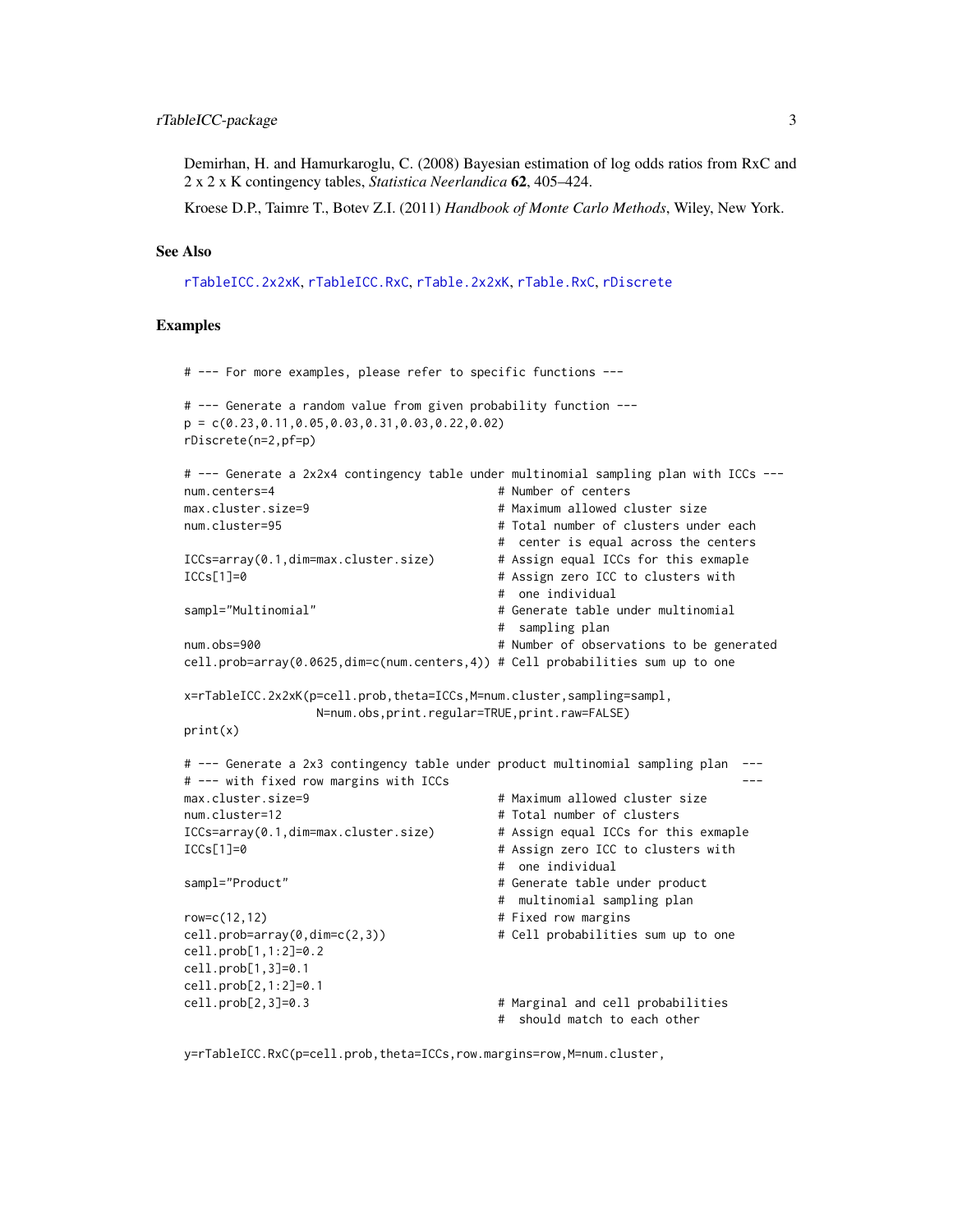```
sampling=sampl,print.regular=TRUE,print.raw=FALSE)
print(y)
# --- Generate a 2x2x8 contingency table under Poisson sampling plan without ICC ---
num.centers=8 # Number of centers
                                       # Generate table under Poisson
                                       # sampling plan
cell.mean=array(3,dim=c(2,2,num.centers)) # Enter mean number of individuals
                                       # in each cell
z=rTable.2x2xK(sampling=sampl,lambda=cell.mean)
print(z)
# --- Generate a 5x7 contingency table under multinomial sampling plan without ICC ---
num.row=5 # Number of rows
num.col=7 # Number of columns<br>sampl="Multinomial" + # Generate table un
                                       # Generate table under multinomial
                                       # sampling plan
cell.prob=array(1/35,dim=c(num.row,num.col))# Enter cell probabilities in RxC
                                       # format
num.obs=124 # Number of observations
u=rTable.RxC(p=cell.prob,sampling=sampl,N=num.obs)
print(u)
```
print.rTableICC *Print Summary of Data Generation Process and Generated Data*

#### **Description**

Prints summary information on data generation process and generated data.

#### Usage

```
## S3 method for class 'rTableICC'
print(x, \ldots)
```
#### Arguments

|         | an object including information and random table to be printed. |
|---------|-----------------------------------------------------------------|
| $\cdot$ | other arguments.                                                |

#### Author(s)

Haydar Demirhan

Maintainer: Haydar Demirhan <haydarde@hacettepe.edu.tr>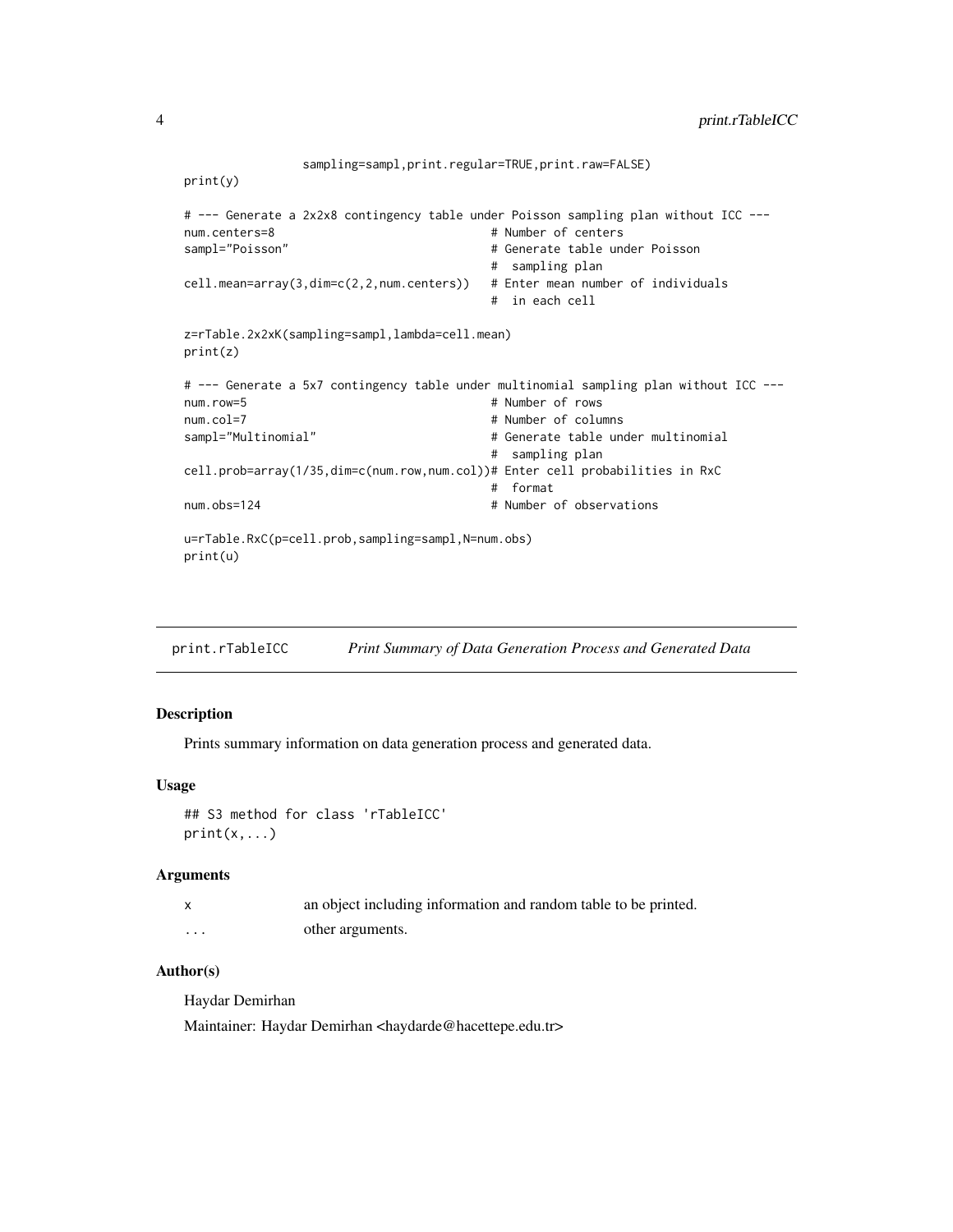<span id="page-4-1"></span><span id="page-4-0"></span>

#### Description

Generates random data from a given empirical probability function. It also returns cumulative distribution function corresponding to the entered probability function.

## Usage

 $rDiscrete(n = 1, pf)$ 

## Arguments

| n  | number of observations.         |  |  |  |  |
|----|---------------------------------|--|--|--|--|
| рf | empirical probability function. |  |  |  |  |

## Details

pf is an array of any dimensionality with all elements sum up to one. If its dimension is greater than one, it is transformed to a row vector column-by-column.

#### Value

A list including

| rdiscrete | an $nx1$ vector that gives generated random data.    |
|-----------|------------------------------------------------------|
| cdf       | a vector including cumulative distribution function. |

## Author(s)

Haydar Demirhan Maintainer: Haydar Demirhan <haydarde@hacettepe.edu.tr>

#### References

Kroese D.P., Taimre T., Botev Z.I. (2011) *Handbook of Monte Carlo Methods*, Wiley, New York.

#### Examples

```
p = c(0.23,0.11,0.05,0.03,0.31,0.03,0.22,0.02)
rDiscrete(n=2,pf=p)
```
# pf would be entered as a matrix:

 $p = matrix(c(0.23, 0.11, 0.05, 0.03, 0.31, 0.03, 0.22, 0.02),$  nrow=2, ncol=4, byrow = TRUE) rDiscrete(n=2,pf=p)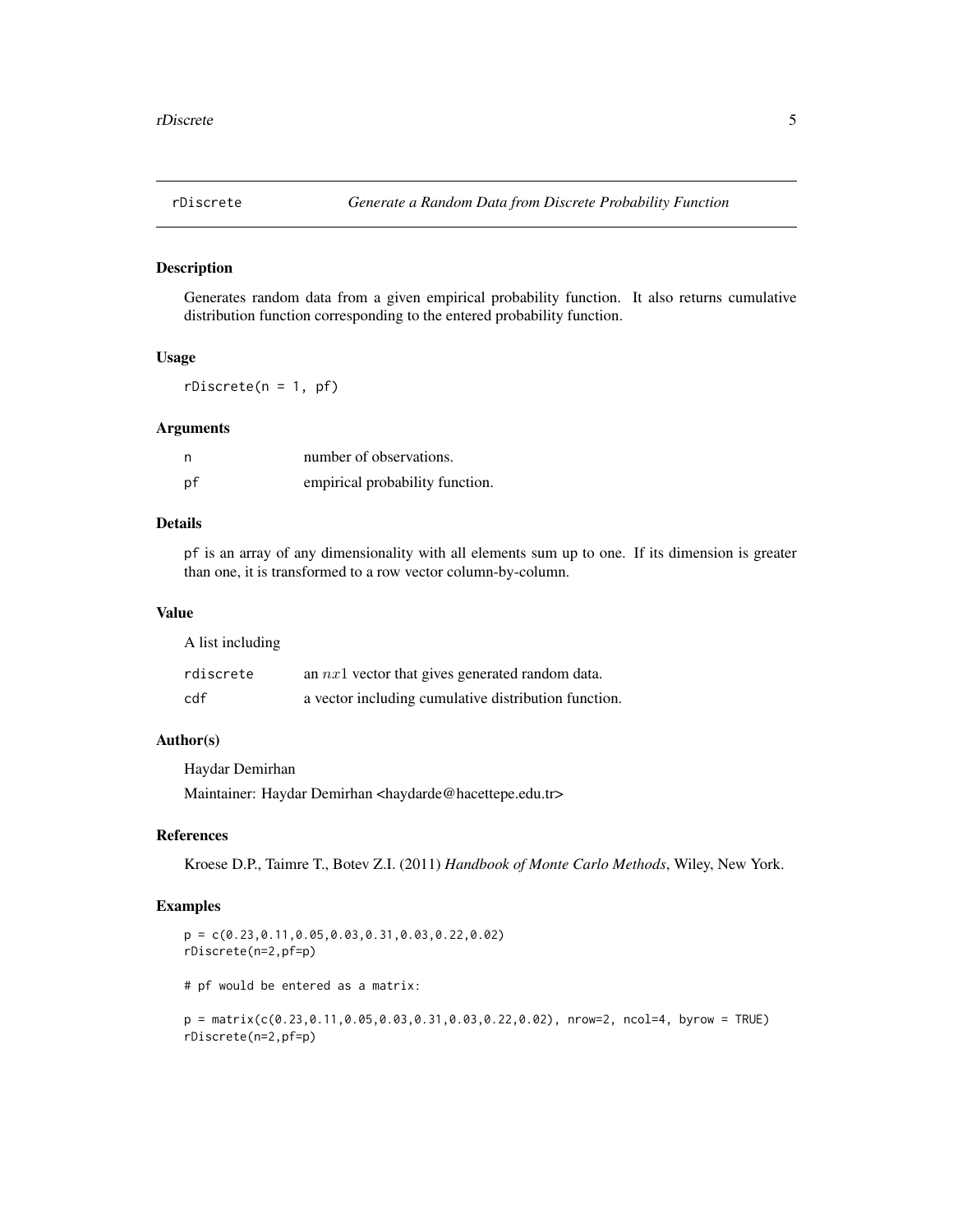$p = matrix(c(0.23, 0.11, 0.05, 0.03, 0.31, 0.03, 0.22, 0.02),$  nrow=4, ncol=2, byrow = TRUE) rDiscrete(n=2,pf=p) # or pf would be entered as a three dimensional array:  $p = array(c(0.23, 0.11, 0.05, 0.03, 0.31, 0.03, 0.22, 0.02), dim=c(2,2,2))$ 

rDiscrete(n=2,pf=p)

<span id="page-5-1"></span>rTable.2x2xK *Randomly Generate 2x2xK Contingency Tables*

## Description

A generic function that generates 2 x 2 x K contingency tables under product multinomial, multinomial or Poisson sampling plans.

#### Usage

```
rTable.2x2xK(p,sampling="Multinomial",N,K=NULL,lambda=NULL,print.raw=FALSE)
```
#### Arguments

| p         | A finite $2 \times 2 \times K$ matrix of cell probabilities.                                                                                                                                                                                                                                                                                                                                                                                                 |
|-----------|--------------------------------------------------------------------------------------------------------------------------------------------------------------------------------------------------------------------------------------------------------------------------------------------------------------------------------------------------------------------------------------------------------------------------------------------------------------|
| sampling  | Sampling plan. It takes 'Product' for product multinomial sampling, 'Multino-<br>mial' for multinomial sampling, and 'Poisson' for Poisson sampling plans.                                                                                                                                                                                                                                                                                                   |
| N         | Total number of individuals to be generated under product multinomial or multi-<br>nomial sampling plans. It is a vector of positive integers containing total number<br>of observations in each center under product multinomial sampling plan, a pos-<br>itive integer of total sample size under all centers under multinomial sampling<br>plan, and not required under Poisson sampling plan. If N is not a positive integer,<br>its converted to do so. |
| К         | Number of centers. It must be supplied if a scalar is entered as the value of<br>lambda.                                                                                                                                                                                                                                                                                                                                                                     |
| lambda    | Mean number of individuals in each cell of table. It is either a $2 \times 2 \times K$ positive<br>matrix or a positive scalar under Poisson sampling plan and not required for<br>both multinomial and product multinomial sampling plans. If a positive scalar<br>is entered, mean number of individuals in each cell will be equal to each other.                                                                                                         |
| print.raw | If TRUE, generated raw data is printed on the screen.                                                                                                                                                                                                                                                                                                                                                                                                        |

#### Details

To generate random tables under multinomial sampling plan, multinomial distribution with entered cell probabilities and total number of observations is directly used.

To generate random tables under product multinomial sampling plan, center totals must be entered by N. It is not possible to fix any dimension of 2x2 table under each center. Suppose that center

<span id="page-5-0"></span>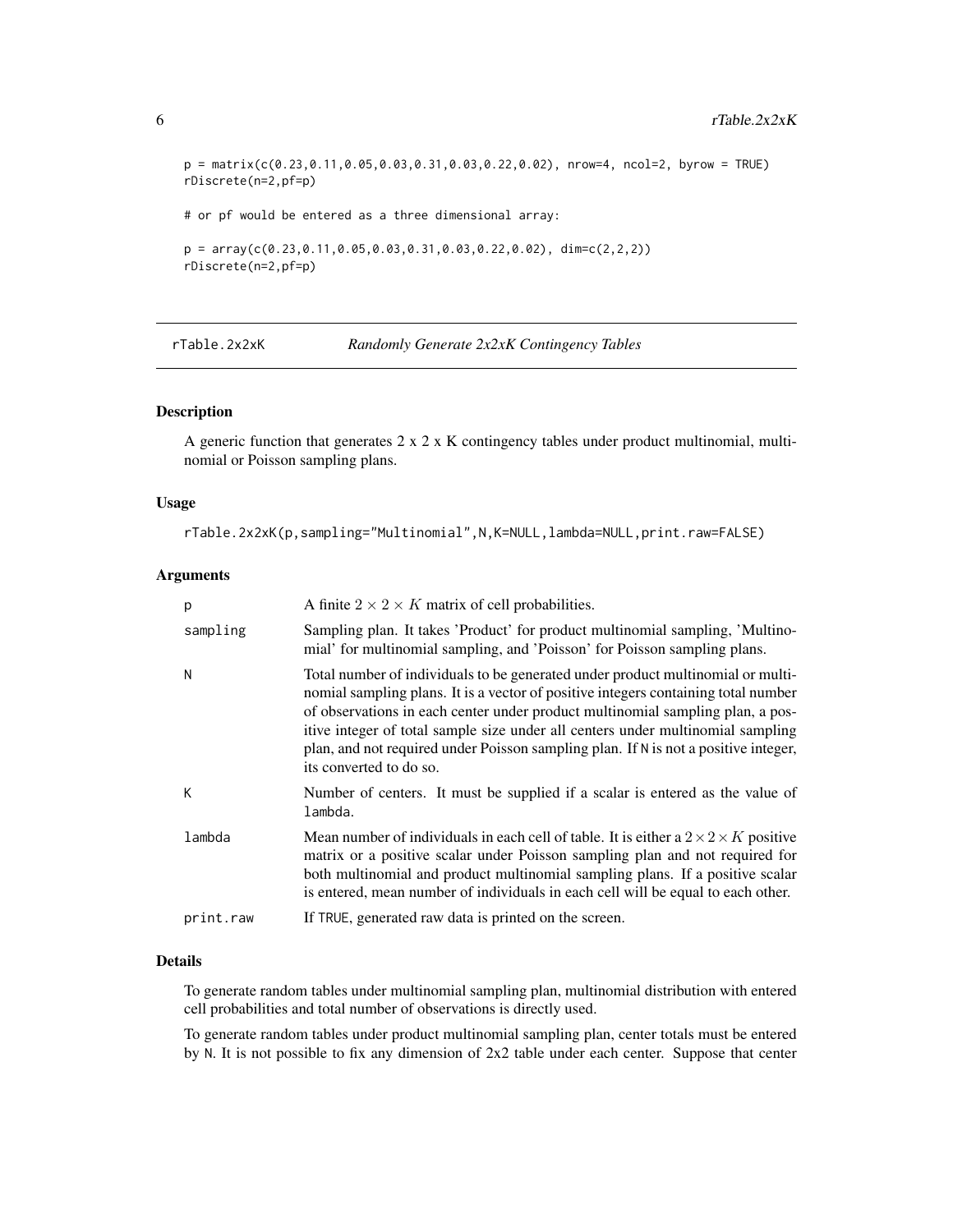totals are denoted by  $n_{ij+}$ , where  $i, j = 1, 2$ . Then with the counts satisfying  $\sum_{ij} n_{ijk} = n_{ij+}$ , we have the following multinomial form that rTable.RxC uses (Agresti, 2002):

$$
\frac{n_{ij+}!}{\prod_{ij}n_{ijk}!}\prod_{ij}p_{ij|k}^{n_{ijk}},
$$

where  $k = 1, \ldots, K$ ,  $n_{ijk}$  is the count of cell  $(i, j, k)$ , and given that an individual is in kth center,  $p_{ij|k}$  is the conditional probability of being the cell  $(i, j)$  of 2x2 table. This multinomial form is used to generate data under each center.

To generate random tables under Poisson sampling plan, Poisson distribution with entered mean cell counts is directly used.

#### Value

A list with the following elements:

| rTable        | $A$ 2 $\times$ 2 $\times$ K dimensional array including generated 2 x 2 x K contingency table.                                             |
|---------------|--------------------------------------------------------------------------------------------------------------------------------------------|
| rTable.raw    | Generated table in a $N \times 3$ dimensional matrix in raw data format. First columns<br>represent 2x2 table and the third is for center. |
| Ν             | Total number of generated individuals.                                                                                                     |
| sampling      | Used sampling plan in data generation.                                                                                                     |
| K.            | Number of centers.                                                                                                                         |
| <b>ICC</b>    | Returns FALSE to indicate the data is generated without intraclass-correlated<br>clusters.                                                 |
| structure     | Returns "2 x 2 x K" to indicate structure of generated table is "2 x 2 x K."                                                               |
| print.raw     | TRUE if generated table will be printed in raw data format.                                                                                |
| print.regular | TRUE if generated table will be printed in the format determined by structure.                                                             |

#### Author(s)

Haydar Demirhan

Maintainer: Haydar Demirhan <haydarde@hacettepe.edu.tr>

## References

Agresti A. (2002) *Categorical Data Analysis*, Wiley, New York.

Demirhan, H. and Hamurkaroglu, C. (2008) Bayesian estimation of log odds ratios from RxC and 2 x 2 x K contingency tables, *Statistica Neerlandica* 62, 405-424.

Kroese D.P., Taimre T., Botev Z.I. (2011) *Handbook of Monte Carlo Methods*, Wiley, New York.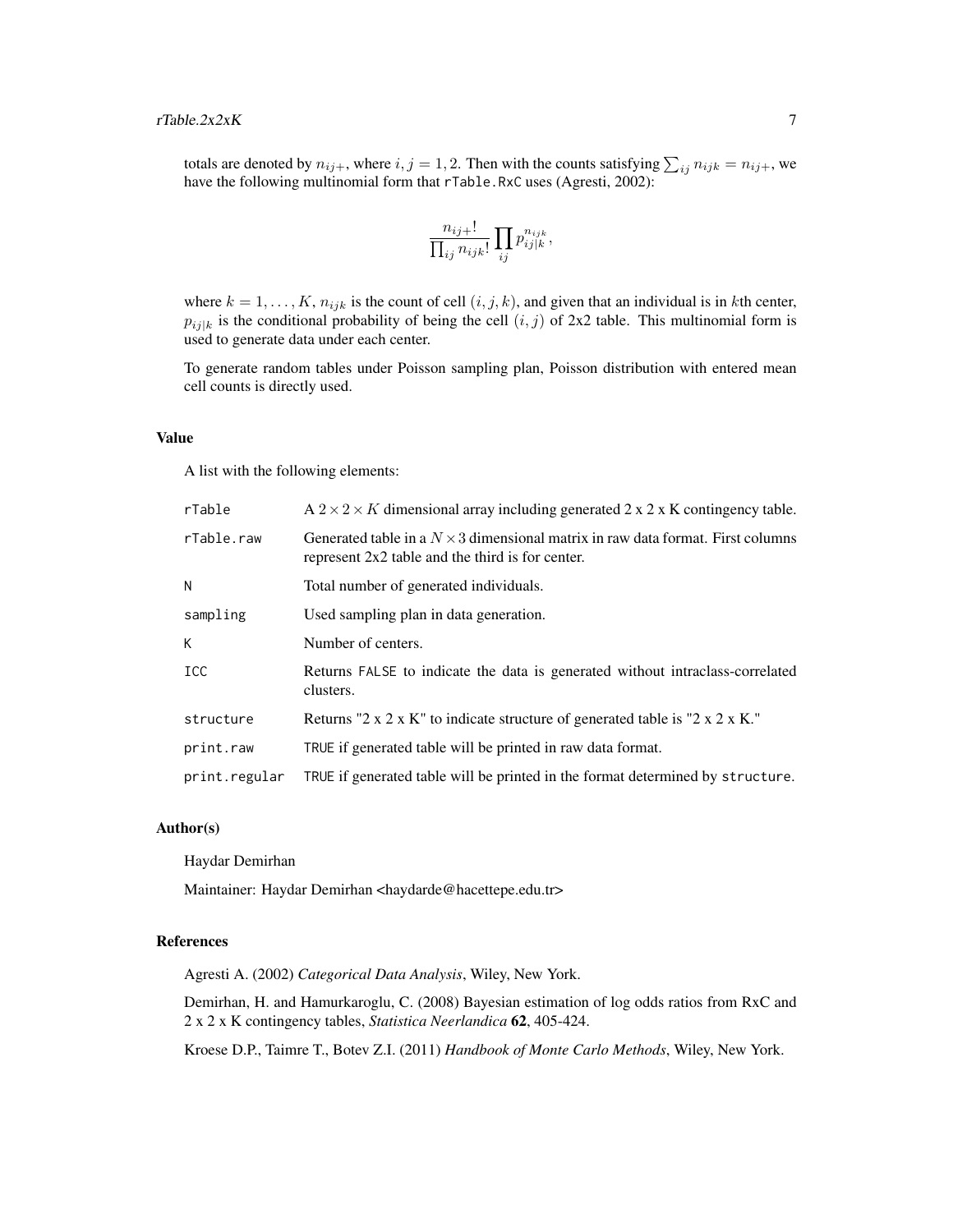#### Examples

```
# --- Generate a 2x2x8 contingency table under multinomial sampling plan ---
num.centers=8 \qquad # Number of centers
sampl="Multinomial" # Generate table under multinomial
                                                # sampling plan
cell.prob=array(0.03125,dim=c(2,2,num.centers)) # Enter cell probabilities in 2x2xK format
num.obs=124 # Number of observations
x=rTable.2x2xK(p=cell.prob,sampling=sampl,N=num.obs)
print(x)
# --- Generate a 2x2x8 contingency table under product multinomial sampling plan ---
sampl="Product" # Generate table under product
                                                # multinomial sampling plan
center.margins=array(10,num.centers) # Enter center margins
y=rTable.2x2xK(p=cell.prob,sampling=sampl,N=center.margins)
print(y)
# --- Generate a 2x2x8 contingency table under Poisson sampling plan ---
num.centers=3
sampl="Poisson" entitled and the sample of the sample of the sample of the sample of the sample of the sample of the sample of the sample of the sample of the sample of the sample of the sample of the sample of the sample 
                                                # sampling plan
cell.mean=array(3,dim=c(2,2,num.centers)) # Enter mean number of individuals
                                                # in each cell
z=rTable.2x2xK(sampling=sampl,lambda=cell.mean)
print(z)
```
<span id="page-7-1"></span>rTable.RxC *Randomly Generate R x C Contingency Tables*

## **Description**

A generic function that generates an RxC contingency table under product multinomial, multinomial, or Poisson sampling plans.

#### Usage

rTable.RxC(p,row.margins=NULL,col.margins=NULL,sampling="Multinomial",N, lambda=NULL,print.raw=FALSE)

#### Arguments

| p           | A finite $R \times C$ matrix of cell probabilities. It is not required under Poisson<br>sampling plan.                                  |
|-------------|-----------------------------------------------------------------------------------------------------------------------------------------|
| row.margins | Includes fixed row margins under product multinomial sampling plan and not<br>required for both multinomial and Poisson sampling plans. |

<span id="page-7-0"></span>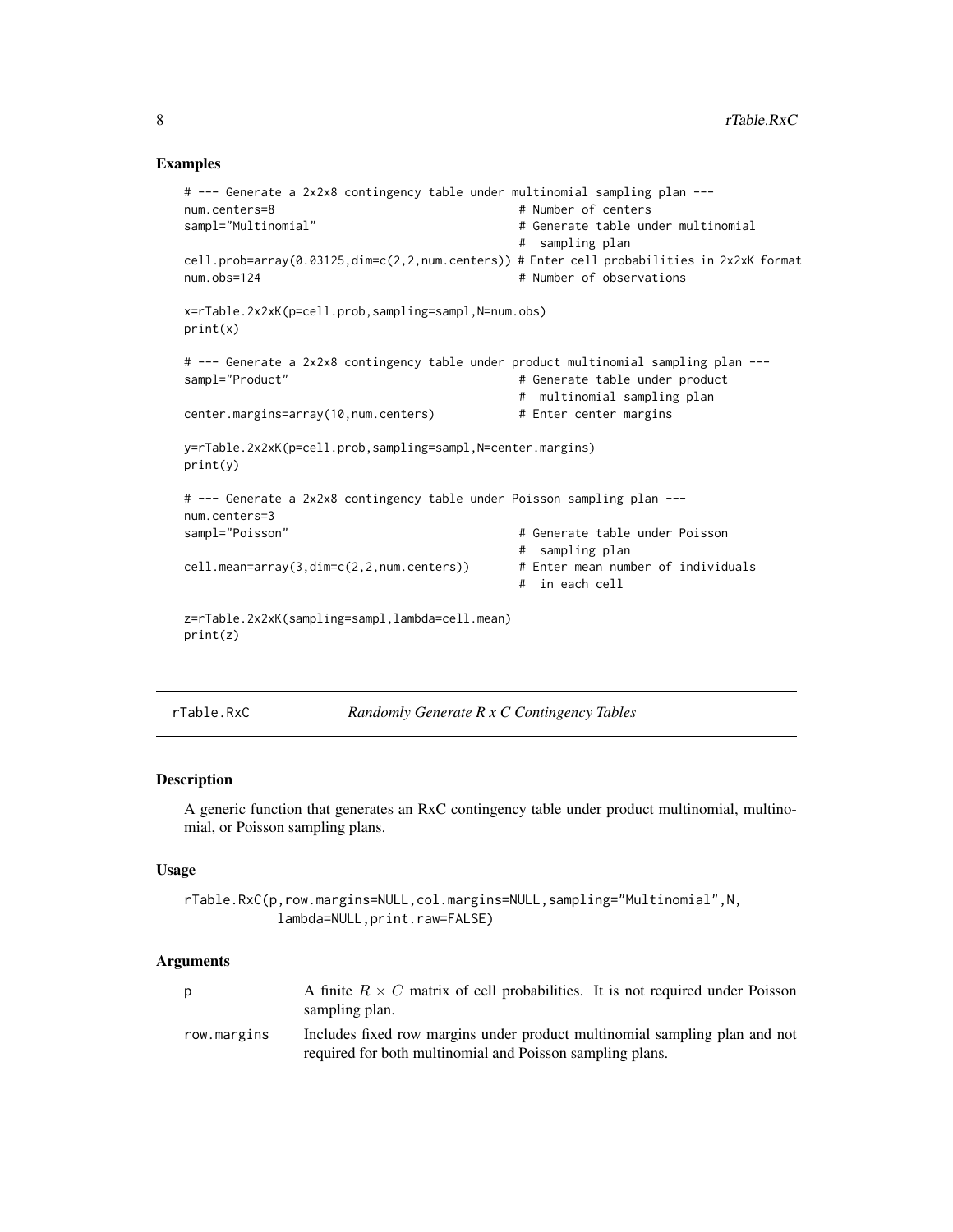| col.margins | Includes fixed column margins under product multinomial sampling plan and<br>not required for both multinomial and Poisson sampling plans.                                                                                                                                                                                                           |
|-------------|------------------------------------------------------------------------------------------------------------------------------------------------------------------------------------------------------------------------------------------------------------------------------------------------------------------------------------------------------|
| sampling    | Sampling plan. It takes 'Product' for product multinomial sampling, 'Multino-<br>mial' for multinomial sampling, and 'Poisson' for Poisson sampling plans.                                                                                                                                                                                           |
| N           | Total number of individuals to be generated under product multinomial or multi-<br>nomial sampling plans. It is a positive integer of total sample size under all<br>centers for multinomial sampling plan and not required for both product multi-<br>nomial and Poisson sampling plans. If N is not a positive integer, its converted<br>to do so. |
| lambda      | Mean number of individuals in each cell of table. It is either a $R \times C$ positive<br>matrix or a positive scalar under Poisson sampling plan and not required for<br>both multinomial and product multinomial sampling plans. If a positive scalar<br>is entered, mean number of individuals in each cell will be equal to each other.          |
| print.raw   | If TRUE, generated raw data is printed on the screen.                                                                                                                                                                                                                                                                                                |

## Details

To generate random tables under multinomial sampling plan, multinomial distribution with entered cell probabilities and total number of observations is directly used.

To generate random tables under product multinomial sampling plan, at least one of row.margins or col.margins must be entered. Because both cell probabilities and fixed row or column margins are entered at the same time, margin probabilities calculated over fixed margins and entered  $R \times C$ matrix of cell probabilities must be equal to each other. Suppose that row totals are fixed and  $n_{i+}$ denote fixed row margins. Then with the counts satisfying  $\sum_j n_{ij} = n_{i+}$ , we have the following multinomial form that rTable.RxC uses (Agresti, 2002):

$$
\frac{n_{i+}!}{\prod_j n_{ij}!} \prod_j p_{j|i}^{n_{ij}},
$$

where  $j = 1, \ldots, C, n_{ij}$  is the count of cell  $(i, j)$ , and given that an individual is in *i*th row,  $p_{j|i}$ is the conditional probability of being in jth column of table. This multinomial form is used to generate data under each row margin. When column totals are fixed the same manner as the case of fixed row totals is followed.

To generate random tables under Poisson sampling plan, Poisson distribution with entered mean cell counts is directly used.

#### Value

A list with the following elements:

| rTable     | An $R \times C$ dimensional matrix including generated R x C contingency table.                                                                   |  |  |  |  |
|------------|---------------------------------------------------------------------------------------------------------------------------------------------------|--|--|--|--|
| rTable.raw | Generated table in a $N \times 2$ dimensional matrix in raw data format. Columns<br>represent row and column numbers where each individual falls. |  |  |  |  |
| N          | Total number of generated individuals.                                                                                                            |  |  |  |  |
| sampling   | Used sampling plan in data generation.                                                                                                            |  |  |  |  |
| R          | Number of rows.                                                                                                                                   |  |  |  |  |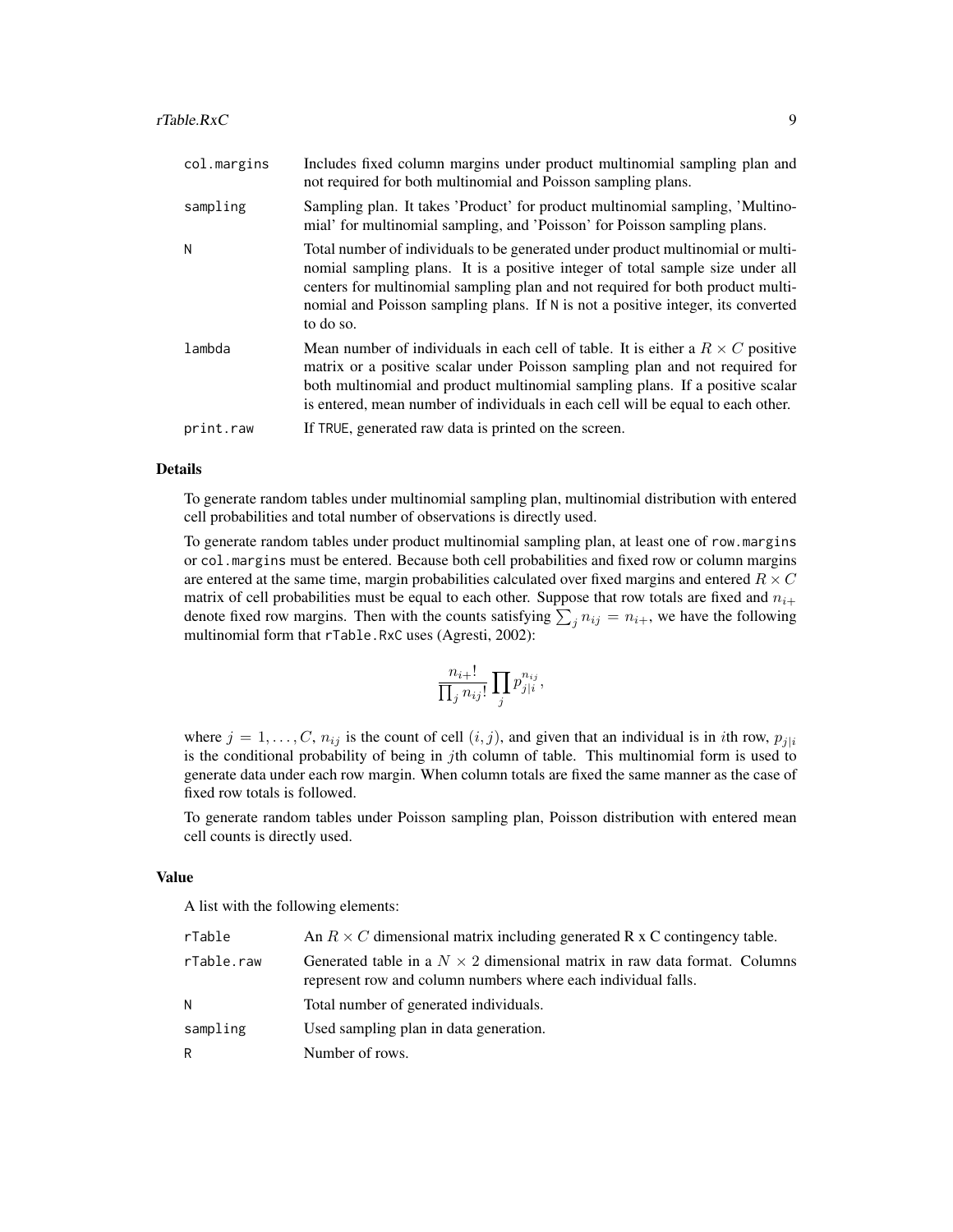| $\mathsf{C}$  | Number of columns.                                                                         |
|---------------|--------------------------------------------------------------------------------------------|
| <b>ICC</b>    | Returns FALSE to indicate the data is generated without intraclass-correlated<br>clusters. |
| structure     | Returns "R x C" to indicate structure of generated table is "R x C."                       |
| print.raw     | TRUE if generated table will be printed in raw data format.                                |
| print.regular | TRUE if generated table will be printed in the format determined by structure.             |

## Author(s)

Haydar Demirhan

Maintainer: Haydar Demirhan <haydarde@hacettepe.edu.tr>

#### References

Agresti A. (2002) *Categorical Data Analysis*, Wiley, New York.

Demirhan, H. and Hamurkaroglu, C. (2008) Bayesian estimation of log odds ratios from RxC and 2 x 2 x K contingency tables, *Statistica Neerlandica* 62, 405-424.

Kroese D.P., Taimre T., Botev Z.I. (2011) *Handbook of Monte Carlo Methods*, Wiley, New York.

#### Examples

```
# --- Generate a 5x7 contingency table under multinomial sampling plan ---
num.row=5 \qquad # Number of rows
num.col=7 # Number of columns
sampl="Multinomial" \qquad \qquad \qquad \qquad \qquad # Generate table under
                                        # multinomial sampling plan
cell.prob=array(1/35,dim=c(num.row,num.col)) # Enter cell probabilities
                                        # in RxC format
num.obs=124 # Number of observations
x=rTable.RxC(p=cell.prob,sampling=sampl,N=num.obs)
print(x)
# --- Generate a 3x3 contingency table under product multinomial sampling plan ---
# --- with fixed row margins ---
num.row=3 # Number of rows
num.col=3 # Number of columns
row=c(32,12,11) # Fixed row counts
sampl="Product" \qquad \qquad \qquad \qquad \qquad \qquad \qquad \qquad \qquad \qquad \qquad \text{Generate table under product}# multinomial sampling plan
cell.prob=array(0,dim=c(num.row,num.col)) # Enter cell probabilities in RxC format
cell.prob[1,1]=0.12
cell.prob[1,2]=0.24
cell.prob[1,3]=32/55-0.36
cell.prob[2,1]=0.07
cell.prob[2,2]=0.1
cell.prob[2,3]=12/55-0.17
cell.prob[3,1]=0.05
cell.prob[3,2]=0.10
```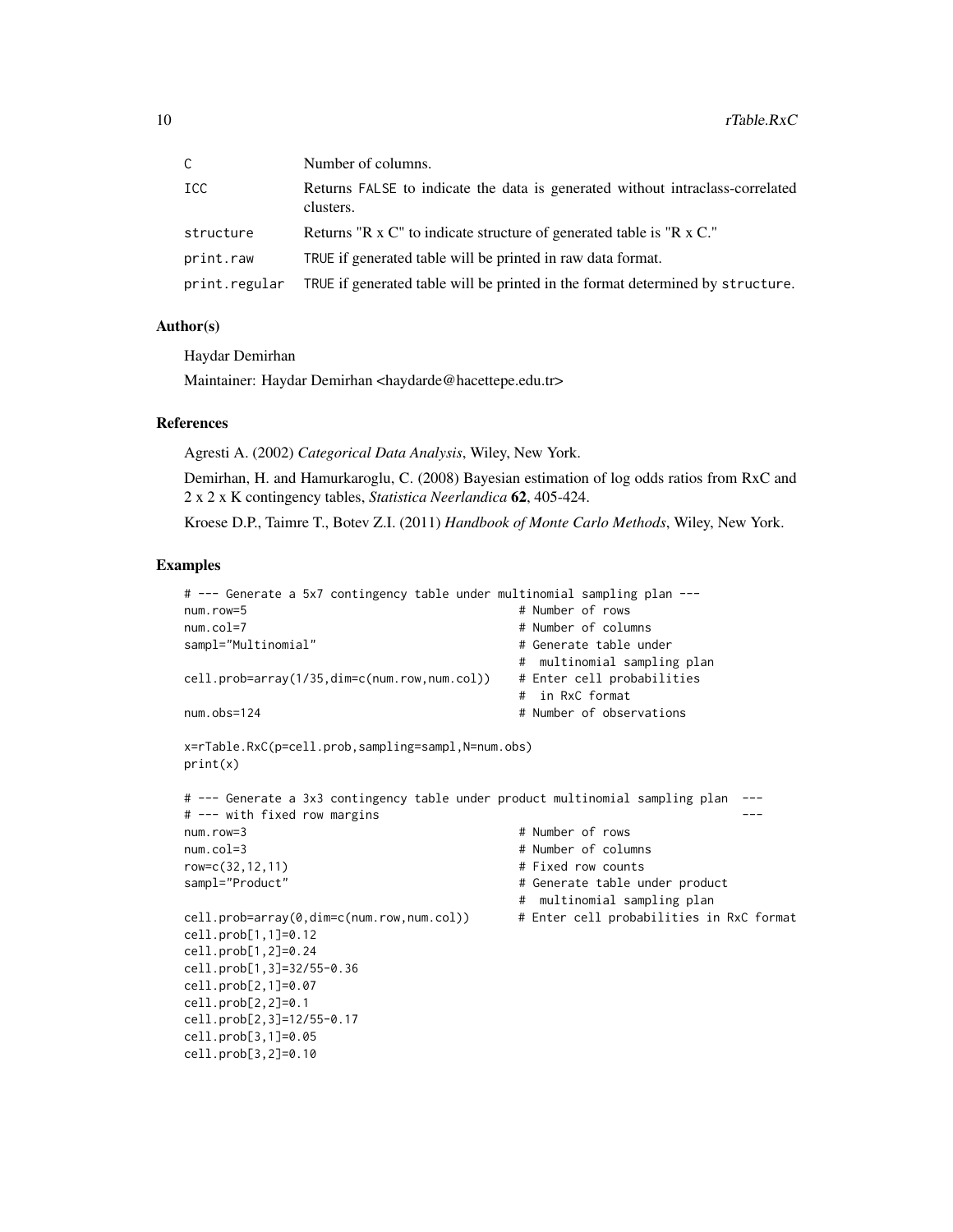```
cell.prob[3,3]=11/55-0.15 # Marginal and cell probabilities
                                    # should be equal to each other
y1=rTable.RxC(p=cell.prob,sampling=sampl,row.margins=row)
print(y1)
# --- Generate a 3x3 contingency table under product multinomial sampling plan ---
# --- with fixed row margins ---
num.row=3 # Number of rows
num.col=3 # Number of columns
col=c(5,5,10) # Fixed row counts
sampl="Product" # Generate table under product
                                    # multinomial sampling plan
cell.prob=array(0,dim=c(num.row,num.col)) # Enter cell probabilities in RxC format
cell.prob[1,1]=0.1
cell.prob[1,2]=0.1
cell.prob[1,3]=0.05
cell.prob[2,1]=0.05
cell.prob[2,2]=0.1
cell.prob[2,3]=0.1
cell.prob[3,1]=0.3
cell.prob[3,2]=0.1
cell.prob[3,3]=0.1 # Marginal and cell probabilities
                                   # should be equal to each other
y2=rTable.RxC(p=cell.prob,sampling=sampl,col.margins=col)
print(y2)
# --- Generate a 6x4 contingency table under Poisson sampling plan ---
num.row=6 # Number of rows
num.col=4 # Number of columns
sampl="Poisson" # Generate table under Poisson
                                    # sampling plan
cell.mean=array(3,dim=c(6,4)) # Enter mean number of individuals
                                    # in each cell
z=rTable.RxC(lambda=cell.mean,sampling=sampl)
print(z)
```
rTableICC-internal *Functions for internal use only*

#### Description

Contains functions desinged for internal use only. Functions including "default" in name makes basic checks using check function, and then call main function. Those including "main" in name carries on main processes to generate random tables. rtableICC.RxC.engine is the function multiply called by rTable.RxC.main.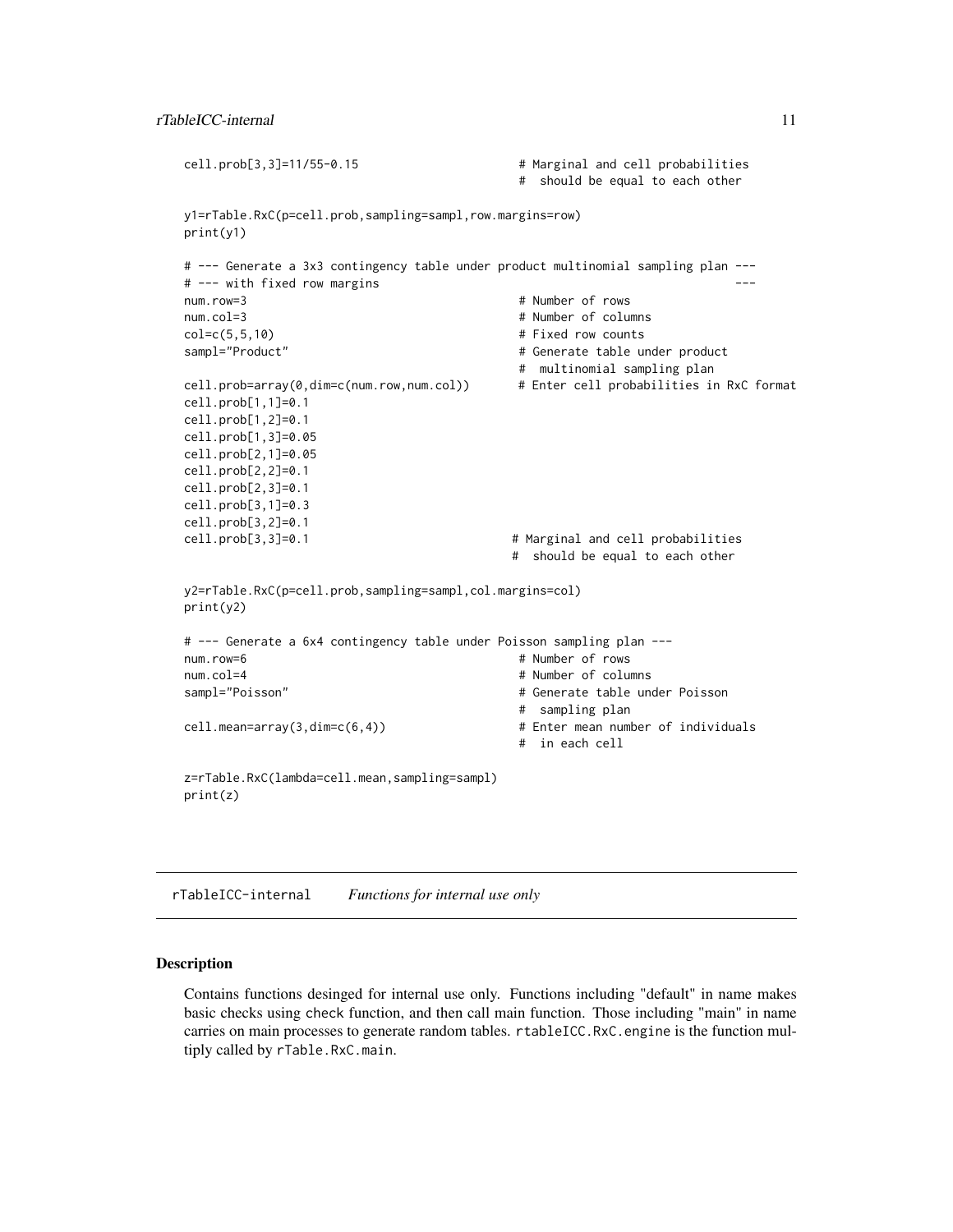## <span id="page-11-0"></span>Author(s)

Haydar Demirhan

Maintainer: Haydar Demirhan <haydarde@hacettepe.edu.tr>

## See Also

[rTableICC.2x2xK](#page-11-1), [rTableICC.RxC](#page-15-1), [rTable.2x2xK](#page-5-1), [rTable.RxC](#page-7-1), [rDiscrete](#page-4-1)

<span id="page-11-1"></span>

| rTableICC.2x2xK |                        |  | Randomly Generate 2x2xK Contingency Tables over Intraclass- |  |  |
|-----------------|------------------------|--|-------------------------------------------------------------|--|--|
|                 | Correlated Individuals |  |                                                             |  |  |

## Description

A generic function that generates 2 x 2 x K contingency tables over intraclass-correlated cells under product multinomial, multinomial or Poisson sampling plans.

## Usage

rTableICC.2x2xK(p,theta,M,sampling="Multinomial",N=0,lambda=NULL,zero.clusters=FALSE, print.regular=TRUE,print.raw=FALSE)

## Arguments

| p        | A finite matrix of cell probabilities. Dimension of p is $K \times 4$ , where 2x2 tables<br>under each of K centers is expanded to a vector of 4 elements. Elements in each<br>row of p should correspond to the cells $(1,1)$ , $(1,2)$ , $(2,1)$ , and $(2,2)$ , respectively.                                                                                                                                                                                                     |
|----------|--------------------------------------------------------------------------------------------------------------------------------------------------------------------------------------------------------------------------------------------------------------------------------------------------------------------------------------------------------------------------------------------------------------------------------------------------------------------------------------|
| theta    | A finite and positive valued $(T - 1) \times 1$ vector of predetermined ICCs, where T<br>is the maximum number of individuals allowed in each cluster. The first element<br>of theta represents the ICC for clusters of size 2.                                                                                                                                                                                                                                                      |
| M        | The total number of clusters under each center. If number of clusters under each<br>center is unbalanced, M would be a $K \times 1$ vector.                                                                                                                                                                                                                                                                                                                                          |
| sampling | Sampling plan. It takes 'Product' for product multinomial sampling, 'Multino-<br>mial' for multinomial sampling, and 'Poisson' for Poisson sampling plans.                                                                                                                                                                                                                                                                                                                           |
| N        | Total number of individuals to be generated under product multinomial or multi-<br>nomial sampling plans. It is a vector of positive integers containing total number<br>of observations in each center under product multinomial sampling plan, a pos-<br>itive integer of total sample size under all centers under multinomial sampling<br>plan, and not required under Poisson sampling plan. If N is not a positive integer,<br>it is converted to do so.                       |
| lambda   | Mean number of individuals in each cluster. It is either a $K \times 1$ positive vector<br>or a positive scalar under Poisson sampling plan and not required for both multi-<br>nomial and product multinomial sampling plans. If a positive scalar is entered,<br>mean number of individuals in each cluster under all centers will be equal to<br>each other. If a vector is entered, mean number of individuals in each cluster<br>under each center will be equal to each other. |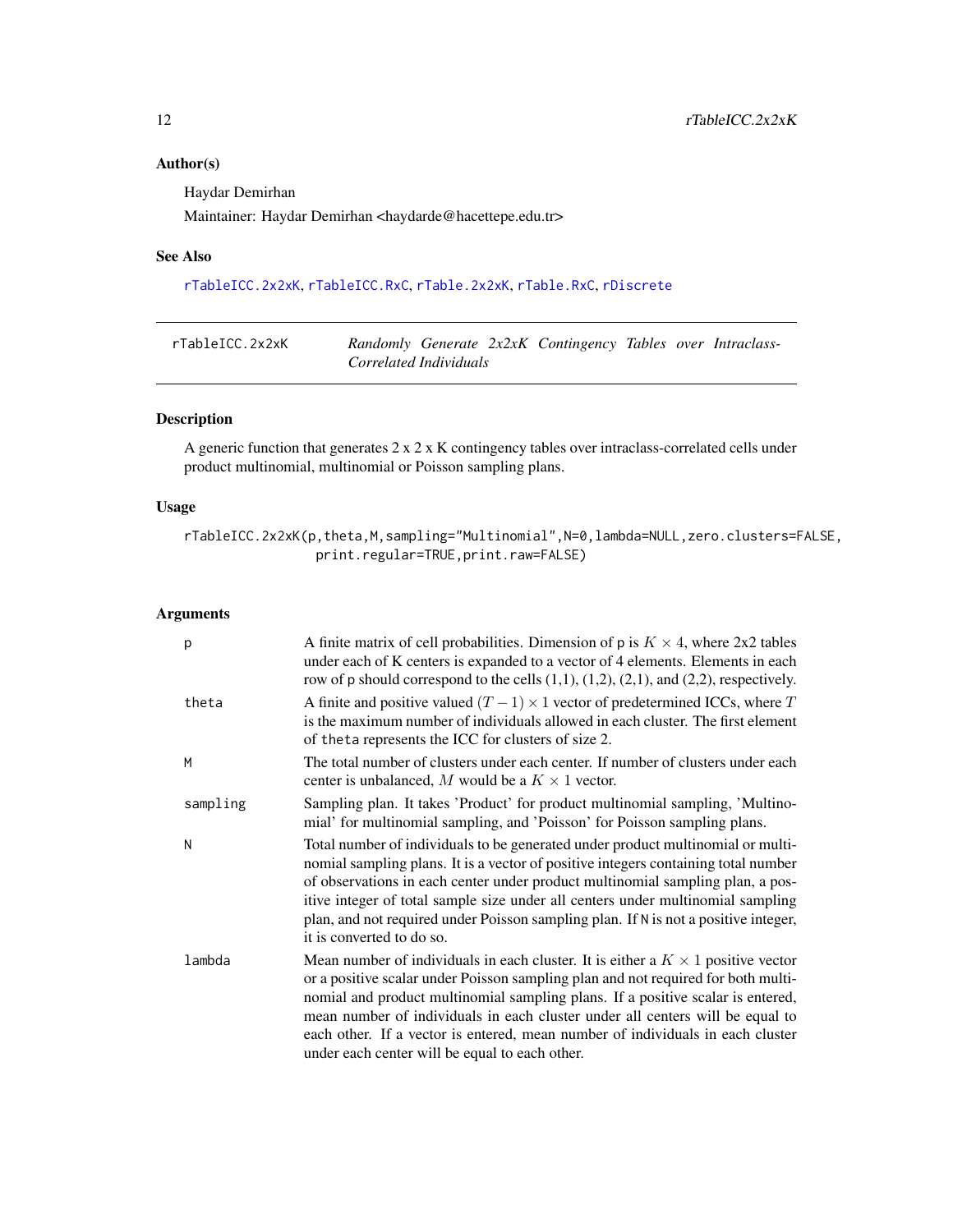|           | zero. clusters If TRUE, generation of clusters with no individuals are allowed. Otherwise, each<br>cluster has at least one individual.                  |
|-----------|----------------------------------------------------------------------------------------------------------------------------------------------------------|
|           | print.regular If TRUE, generated random table is printed in $2x2xK$ format. Otherwise, gener-<br>ated random table is printed in two dimensional format. |
| print.raw | If TRUE, generated raw data is printed on the screen.                                                                                                    |

#### Details

To generate random tables under multinomial sampling plan, first total sample size is distributed to clusters with equal probabilities using the code rmultinom $(1, N, rep(1/M,M))$ . Then, for each center, the package partitions is utilized to distribute individuals across cells of  $2 \times 2$  tables under the pre-determined intraclass correlations. Let n and  $m$  be integer to be partitioned (cluster size) and order of partition, respectively. If there is more than one individual  $(n > 1)$  in a cluster, all possible compositions of order RC of cluster size n into at most m parts are generated by using compositions function. This provides all possible distributions of individuals in the cluster of interest into 2 x 2 table of interest. If all individuals are at the same cell, the following equation is used to calculate the probability that all individuals in the *i*th cluster fall in the same cell of a contingency table of interest:

$$
\theta_t p_{ij} + (1 - \theta_t)(p_{ij})^t,
$$

where  $i, j = 1, 2, 0 \le \theta \le 1, \theta_t$  is the intraclass correlation for clusters of size t for  $t = 2, ..., T$ , and  $\theta_1 = 0$ . Otherwise, the probability that the individuals are in different but specified cells is calculated as follows:

$$
(1 - \theta_t) \prod_{ij} (p_{ij})^{n_{rij}},
$$

where  $n_{rij}$  be the number of individuals from rth cluster falling in the *i*th row and *j*th column of the considered 2 x 2 table (Altham, 1976; Nandram and Choi, 2006; Demirhan, 2013). This provides probability of each possible distribution. Then, calculated probabilities are normalized and the function rDiscrete is utilized to randomly select one of the generated compositions. By this way, a realization is obtained for each cluster having more than one individual. If there is only one individual in a cluster, a realization is obtained by assigning the individual to cells according to the entered cell probabilities using the function rDiscrete. The resulting random 2x2 table under one of  $K$  centers is constructed by combining these realizations. This process is repeated for all of K centers.

To generate random tables under product multinomial sampling plan, center margins must be entered by N. Because both cell probabilities and fixed center margins are entered at the same time, margin probabilities calculated over the number of individuals in each center and entered  $K \times 4$ matrix of cell probabilities must be equal to each other. To ensure intraclass correlations, the same manner as multinomial sampling plan is applied to each center. Suppose that center totals are denoted by  $n_{ij+}$ , where  $i, j = 1, 2$ . Then with the counts satisfying  $\sum_{ij} n_{ijk} = n_{ij+}$ , we have the following multinomial form that rTableICC.2x2xK uses (Agresti, 2002):

$$
\frac{n_{ij+}!}{\prod_{ij}n_{ijk}!}\prod_{ij}p_{ij|k}^{n_{ijk}},
$$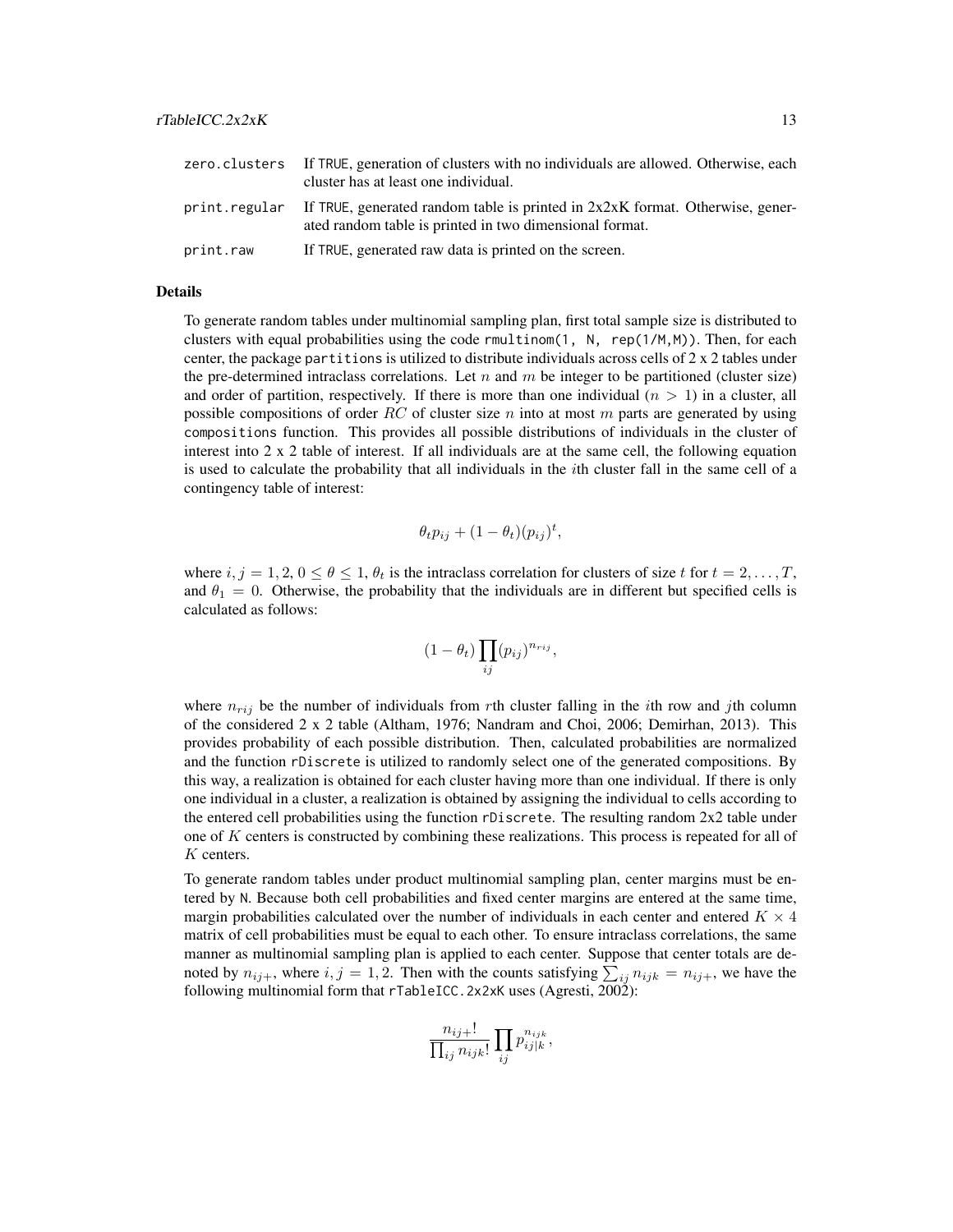where  $k = 1, \ldots, K, n_{ijk}$  is the count of cell  $(i, j, k)$ , and given that an individual is in kth center,  $p_{ij|k}$  is the conditional probability of being in the cell  $(i, j)$  of 2 x 2 table. This multinomial form is used to generate data under each center.

To generate random tables under Poisson sampling plan, the same manner as multinomial sampling plan is taken except cluster sizes are generated from Poisson distribution with entered mean cluster counts and total sample size is calculated over the generated cluster sizes. If zero sized clusters are not allowed, truncated Poisson distribution is used to generate cluster counts.

Because total sample size is randomly distributed into the clusters, it is coincidentally possible to have clusters with more individuals than the allowed maximum cluster size. In this case, the following error message is generated:

Maximum number of individuals in one of the clusters is 14, which is greater than maximum allowed clust and execution is stopped.

#### Value

Let C be the set of clusters in which all individuals fall in a single cell of the contingency table and  $C'$  be the complement of  $C$ ,  $K$  be the number of centers, and  $T$  be the maximum cluster size.

A list with the following elements is generated:

| g.t           | A $2K \times 2 \times (T-1)$ dimensional array including the number of clusters of<br>size t in C' of size t with all individuals in cell $(i, j)$ , where $i, j = 1, 2$ and<br>$t=2,\ldots,T$ . |
|---------------|--------------------------------------------------------------------------------------------------------------------------------------------------------------------------------------------------|
| g.tilde       | A $(T - 1) \times 1$ dimensional vector including the number of clusters of size t in<br>C', where $t = 2, \ldots, T$ .                                                                          |
| rTable        | A $K \times (2 \times 2)$ dimensional matrix including generated 2 x 2 contingency table<br>under each center in its each row.                                                                   |
| rTable.raw    | Generated table in a $N \times 2K \times 2$ dimensional array in raw data format.                                                                                                                |
|               | rTable. regular Generated table in a $2 \times 2 \times K$ dimensional array.                                                                                                                    |
| N             | Total number of generated individuals.                                                                                                                                                           |
| cluster.size  | Size of each generated cluster.                                                                                                                                                                  |
| sampling      | Used sampling plan in data generation.                                                                                                                                                           |
| M             | Total number of clusters under each center.                                                                                                                                                      |
| K             | Number of centers.                                                                                                                                                                               |
| Τ             | Maximum allowed cluster size.                                                                                                                                                                    |
| ICC           | Returns TRUE to indicate the data is generated under intraclass-correlated clus-<br>ters.                                                                                                        |
| structure     | Returns "2 x 2 x K" to indicate structure of generated table is "2 x 2 x K."                                                                                                                     |
| print.raw     | TRUE if generated table will be printed in raw data format.                                                                                                                                      |
| print.regular | TRUE if generated table will be printed in the format determined by structure.                                                                                                                   |

#### Author(s)

Haydar Demirhan

Maintainer: Haydar Demirhan <haydarde@hacettepe.edu.tr>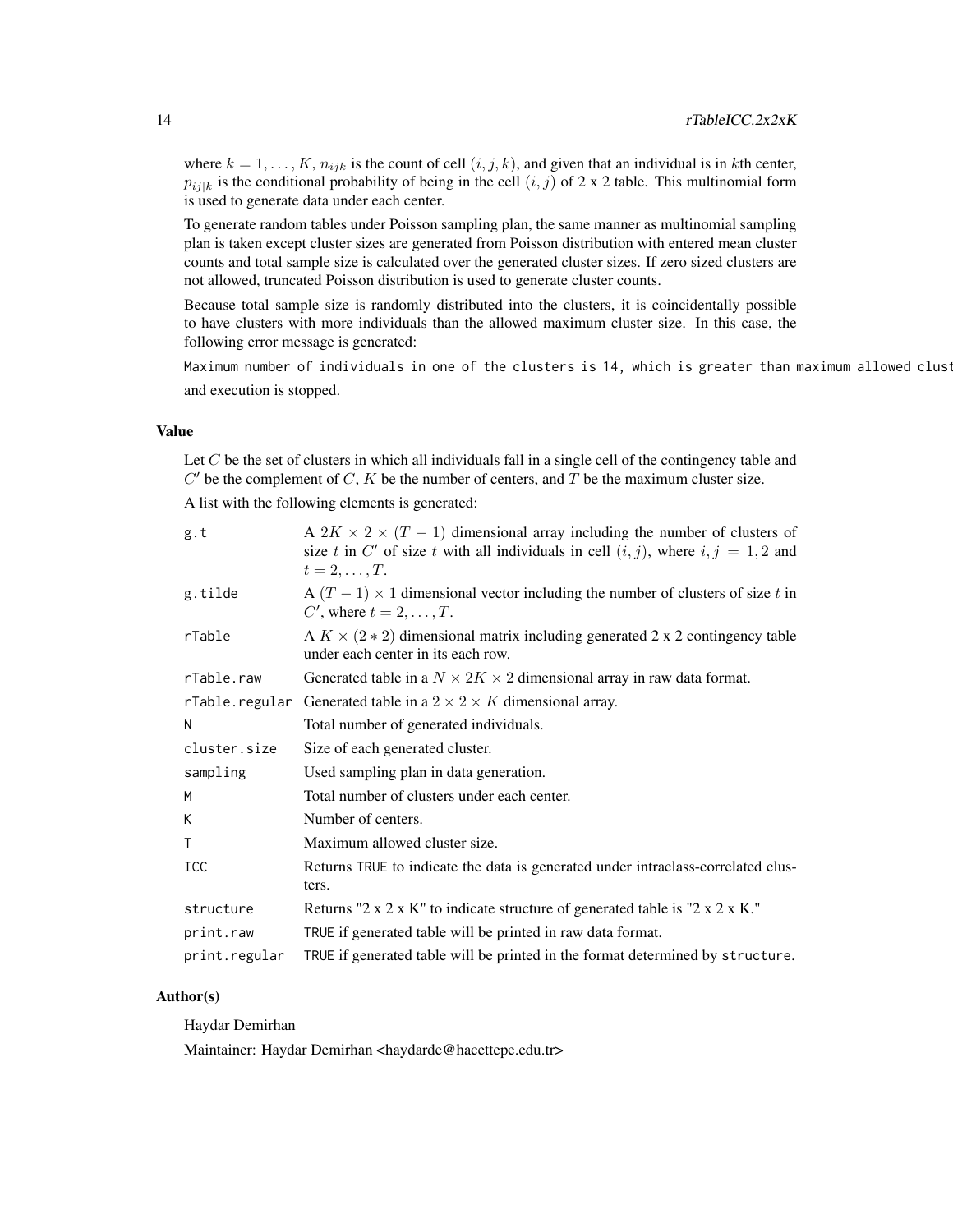#### References

Agresti A. (2002) *Categorical Data Analysis*, Wiley, New York.

Altham, P.M. (1976) Discrete variable analysis for individuals grouped into families, *Biometrika* 63, 263–269.

Nandram, B. and Choi, J.W. (2006) Bayesian analysis of a two-way categorical table incorporating intraclass correlation, *Journal of Statistical Computation and Simulation* 76, 233–249.

Demirhan, H. (2013) Bayesian estimation of log odds ratios over two-way contingency tables with intraclass-correlated cells, *Journal of Applied Statistics* 40, 2303–2316.

Demirhan, H. and Hamurkaroglu, C. (2008) Bayesian estimation of log odds ratios from RxC and 2x2xK contingency tables, *Statistica Neerlandica* 62, 405–424.

#### Examples

```
# --- Generate a 2x2x4 contingency table under multinomial sampling plan ---
num.centers=4 \qquad # Number of centers
max.cluster.size=9 # Maximum allowed cluster size
num.cluster=95 # Total number of clusters under
                                                    # centers each center is equal across the
ICCs=array(0.1,dim=max.cluster.size) # Assign equal ICCs for this exmaple
ICCs[1]=0 # Assign zero ICC to clusters with
                                                    # one individual
sampl="Multinomial" # Generate table under multinomial
                                                    # sampling plan
num.obs=900 b \uparrow + Number of observations to be
                                                    # generated
cell.prob=array(0.0625,dim=c(num.centers,4)) # Cell probabilities sum up to one
zeros=FALSE \qquad \qquad \qquad \qquad \qquad \qquad \qquad \qquad \qquad \qquad \qquad \qquad \qquad \qquad \qquad \qquad \qquad \qquad \qquad \qquad \qquad \qquad \qquad \qquad \qquad \qquad \qquad \qquad \qquad \qquad \qquad \qquad \qquad \qquad \qquad 
x=rTableICC.2x2xK(p=cell.prob,theta=ICCs,M=num.cluster,sampling=sampl,zero.clusters=zeros,
                      N=num.obs,print.regular=TRUE,print.raw=FALSE)
print(x)
# --- Generate a 2x2x4 contingency table under product multinomial sampling plan ---
sampl="Product" entitled the sample of the sample of the sample of the sample of the sample of the sample of the sample of the sample of the sample of the sample of the sample of the sample of the sample of the sample of t
                                                    # multinomial sampling plan
num.obs=c(200,200,200,200) # Number of observations to be generated
                                                    # under each center
cell.prob=array(0.0625,dim=c(num.centers,4)) # Cell probabilities sum up to one
zeros=FALSE \qquad \qquad \qquad \qquad \qquad \qquad \qquad \qquad \qquad \qquad \qquad \qquad \qquad \qquad \qquad \qquad \qquad \qquad \qquad \qquad \qquad \qquad \qquad \qquad \qquad \qquad \qquad \qquad \qquad \qquad \qquad \qquad \qquad \qquad \qquad 
y=rTableICC.2x2xK(p=cell.prob,theta=ICCs,M=num.cluster,sampling=sampl,
                    zero.clusters=zeros,N=num.obs,print.regular=TRUE,print.raw=FALSE)
print(y)
# --- Generate a 2x2x4 contingency table under Poisson sampling plan ---
sampl="Poisson" # Generate table under Poisson
```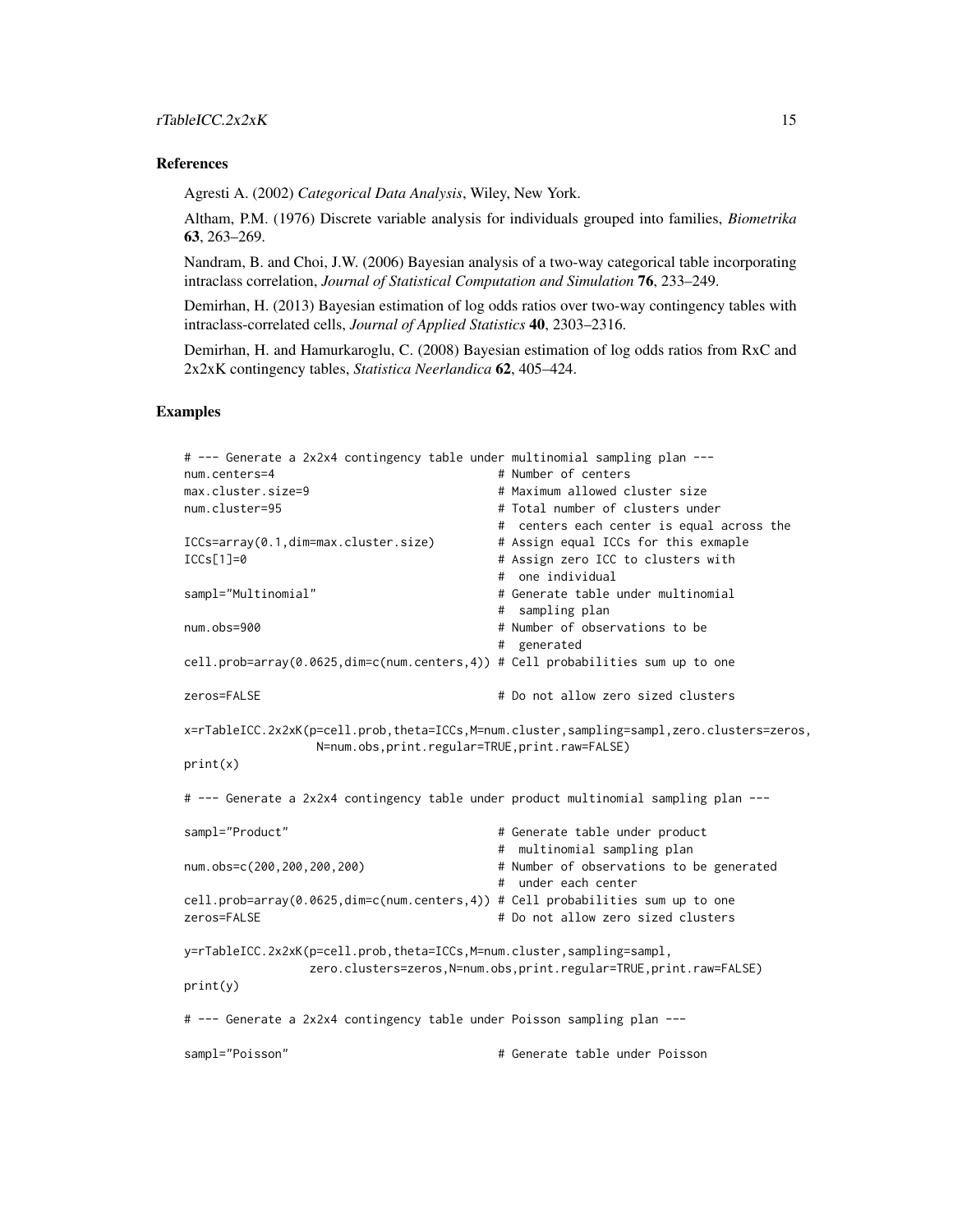```
# sampling plan
cell.mean=2 # Assign equal mean number of
                                      # individual to all cells
cell.prob=array(0.0625,dim=c(num.centers,4)) # Cell probabilities sum up
                                      # to one
z1=rTableICC.2x2xK(p=cell.prob,lambda=cell.mean,theta=ICCs,M=num.cluster,
                 sampling=sampl,N=num.obs,print.regular=TRUE,print.raw=FALSE)
print(z1)
cell.mean=c(2,3,3,2) # Assign equal mean number of individual
                                      # to cells under each center
max.cluster.size=19 		 # Maximum allowed cluster size
ICCs=array(0.1,dim=max.cluster.size) # Assign equal ICCs for this exmaple
ICCs[1]=0 # Assign zero ICC to clusters with one
                                      # individual
z2=rTableICC.2x2xK(p=cell.prob,lambda=cell.mean,theta=ICCs,M=num.cluster,
                 sampling=sampl,N=num.obs,print.regular=TRUE,print.raw=FALSE)
print(z2)
```
<span id="page-15-1"></span>

| rTableICC.RxC |                        |  | Randomly Generate RxC Contingency Tables over Intraclass- |  |  |
|---------------|------------------------|--|-----------------------------------------------------------|--|--|
|               | Correlated Individuals |  |                                                           |  |  |

## Description

A generic function that generates R x C contingency tables over intraclass-correlated cells under product multinomial, multinomial or Poisson sampling plans.

#### Usage

rTableICC.RxC(p=NULL,theta,M,row.margins=NULL,col.margins=NULL,sampling="Multinomial", N=1,lambda=NULL,zero.clusters=FALSE,print.regular=TRUE,print.raw=FALSE)

## Arguments

| p           | A finite $R \times C$ matrix of cell probabilities.                                                                                                                                                                                                                                                                                        |
|-------------|--------------------------------------------------------------------------------------------------------------------------------------------------------------------------------------------------------------------------------------------------------------------------------------------------------------------------------------------|
| theta       | A finite and positive valued $(T - 1) \times 1$ vector of predetermined ICCs, where T<br>is the maximum number of individuals allowed in each cluster. The first element<br>of the ta represents the ICC for clusters of size 2.                                                                                                           |
| M           | The total number of clusters under each factor. It must be a positive scalar under<br>multinomial and Poisson sampling plans and can be a vector of length equal to<br>that of number of rows or columns under product multinomial sampling plan. If<br>it is a scalar, number of clusters under levels of fixed margin is assigned equal. |
| row.margins | Includes fixed row margins under product multinomial sampling plan and not<br>required for both multinomial and Poisson sampling plans.                                                                                                                                                                                                    |

<span id="page-15-0"></span>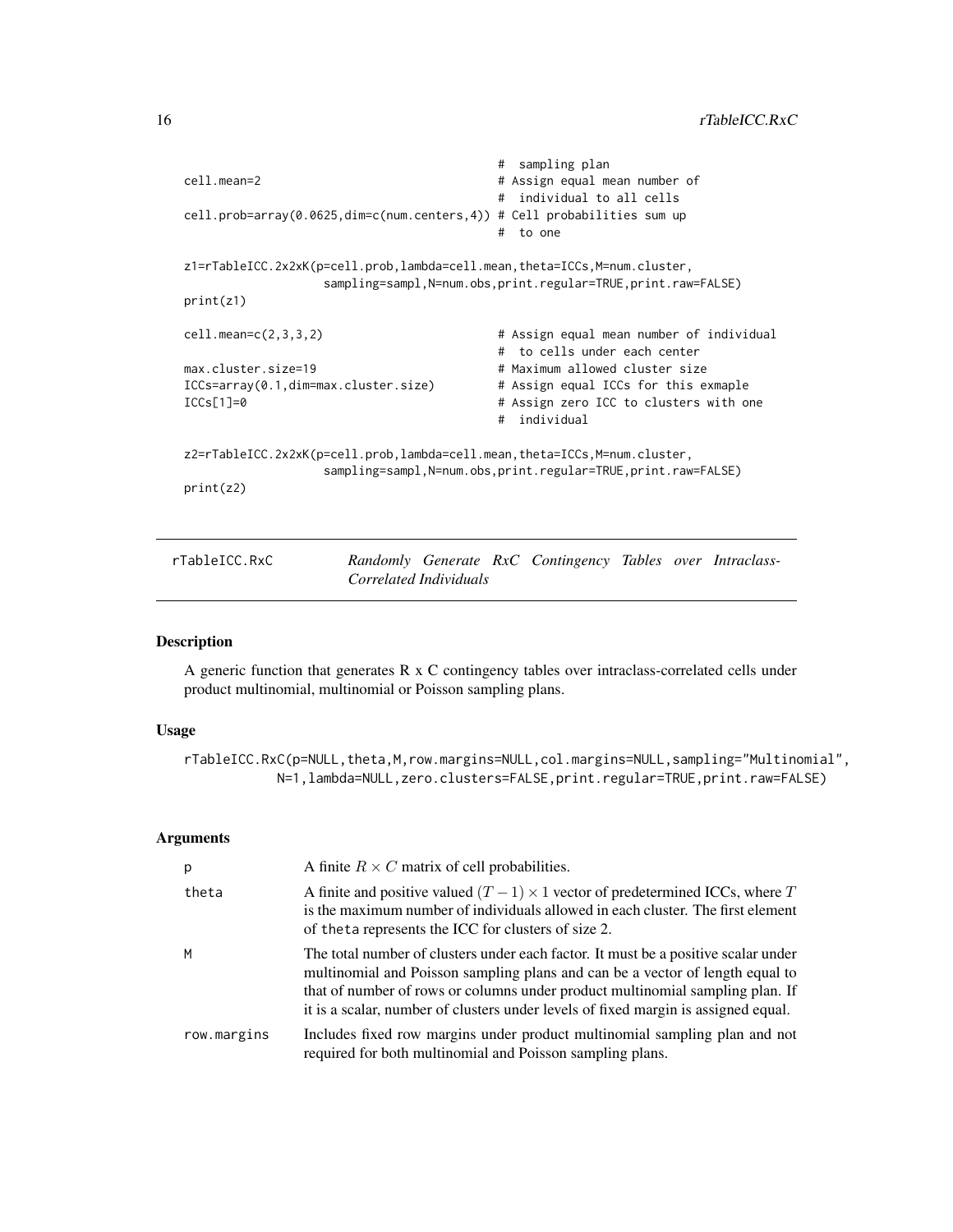| col.margins   | Includes fixed column margins under product multinomial sampling plan and<br>not required for both multinomial and Poisson sampling plans.                                                                                                                                                                                              |
|---------------|-----------------------------------------------------------------------------------------------------------------------------------------------------------------------------------------------------------------------------------------------------------------------------------------------------------------------------------------|
| sampling      | Sampling plan. It takes 'Product' for product multinomial sampling, 'Multino-<br>mial' for multinomial sampling, and 'Poisson' for Poisson sampling plans.                                                                                                                                                                              |
| N             | Total number of individuals to be generated under product multinomial or multi-<br>nomial sampling plans. It is a positive integer of total sample size under multino-<br>mial sampling plan and not required under both product multinomial and Pois-<br>son sampling plans. If N is not a positive integer, it is converted to do so. |
| lambda        | Mean number of individuals in each cell of table. It is an $R \times C$ positive matrix<br>under Poisson sampling plan and not required for both multinomial and product<br>multinomial sampling plans.                                                                                                                                 |
| zero.clusters | If TRUE, generation of clusters with no individuals are allowed. Otherwise, each<br>cluster has at least one individual.                                                                                                                                                                                                                |
| print.regular | If TRUE, generated random table is printed in $2 \times 2 \times K$ format. Otherwise,<br>generated random table is printed in two dimensional format.                                                                                                                                                                                  |
| print.raw     | If TRUE, generated raw data is printed on the screen.                                                                                                                                                                                                                                                                                   |

## Details

To generate random tables under multinomial sampling plan, first total sample size is distributed to clusters with equal probabilities using the code rmultinom(1, N, rep( $1/M, M$ )). Then the package partitions is utilized to distribute individuals across cells under the pre-determined intraclass correlations. Let n and m be integer to be partitioned (cluster size) and order of partition, respectively. If there is more than one individual  $(n > 1)$  in a cluster, all possible compositions of order RC of cluster size n into at most m parts are generated by using compositions function. This provides all possible distributions of individuals in the cluster of interest into  $RC$  cells. If all individuals are at the same cell, the following equation is used to calculate the probability that all individuals in the ith cluster fall in the same cell of a contingency table of interest:

$$
\theta_t p_{ij} + (1 - \theta_t)(p_{ij})^t,
$$

where  $i = 1, \ldots, R$ ,  $j = 1, \ldots, C$ ,  $0 \le \theta \le 1$ ,  $\theta_t$  is the intraclass correlation for clusters of size t for  $t = 2, \ldots, T$ , and  $\theta_1 = 0$ . Otherwise, the probability that the individuals are in different but specified cells is calculated as follows:

$$
(1 - \theta_t) \prod_{ij} (p_{ij})^{n_{kij}},
$$

where  $n_{kij}$  be the number of individuals from kth cluster falling in the *i*th row and *j*th column of the considered RxC table (Altham, 1976; Nandram and Choi, 2006; Demirhan, 2013). This provides probability of each possible distribution. Then, calculated probabilities are normalized and the function rDiscrete is utilized to randomly select one of the generated compositions. By this way, a realization is obtained for each cluster having more than one individual. If there is only one individual in a cluster, a realization is obtained by assigning the individual to cells according to the entered cell probabilities using the function rDiscrete. The resulting random RxC table is constructed by combining these realizations.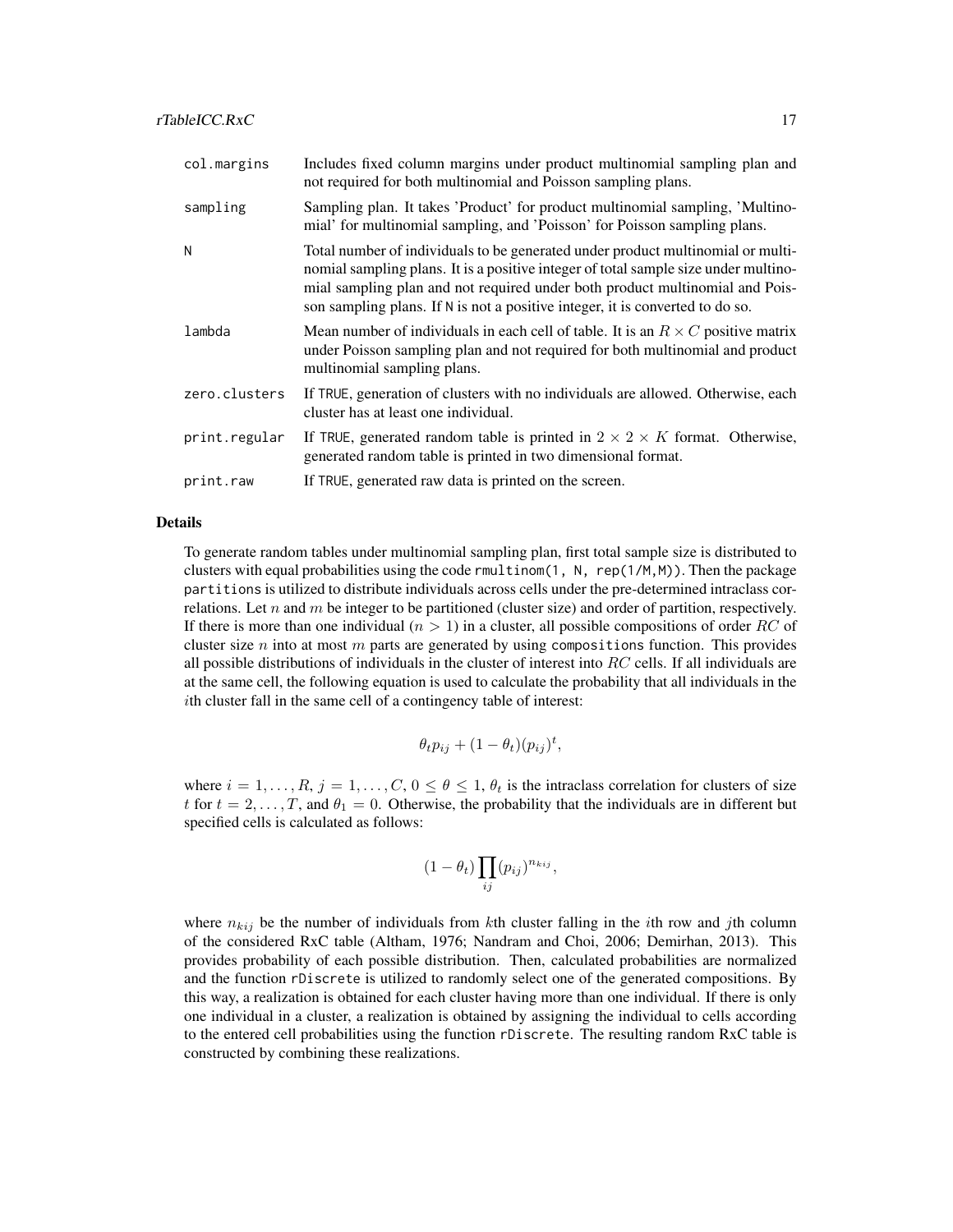To generate random tables under product multinomial sampling plan, at least one of row.margins or col.margins must be entered. Because both cell probabilities and fixed row or column margins are entered at the same time, margin probabilities calculated over fixed margins and entered  $R \times C$ matrix of cell probabilities must be equal to each other. To ensure intraclass correlations, the same manner as multinomial sampling plan is applied to the fixed margin. Suppose that row totals are fixed and  $n_{i+}$  denotes fixed row margins. Then with the counts satisfying  $\sum_j n_{ij} = n_{i+}$ , we have the following multinomial form that rTableICC.RxC uses (Agresti, 2002):

$$
\frac{n_{i+}!}{\prod_j n_{ij}!} \prod_j p_{j|i}^{n_{ij}},
$$

where  $j = 1, \ldots, C, n_{ij}$  is the count of cell  $(i, j)$ , and given that an individual is in *i*th row,  $p_{j|i}$ is the conditional probability of being in the jth column of table. This multinomial form is used to generate data under each row margin. When column totals are fixed the same manner as the case of fixed row totals is followed.

To generate random tables under Poisson sampling plan, the same manner as multinomial sampling plan is taken except cell counts are generated from Poisson distribution with entered mean cell counts and total sample size is calculated over the generated cell counts. If zero sized clusters are not allowed, truncated Poisson distribution is used to generate cluster counts.

Because total sample size is randomly distributed into the clusters, it is coincidentally possible to have clusters with more individuals than the allowed maximum cluster size. In this case, the following error message is generated:

Maximum number of individuals in one of the clusters is 14, which is greater than maximum allowed clust and execution is stopped.

#### Value

Let C be the set of clusters in which all individuals fall in a single cell of the contingency table and  $C'$  be the complement of  $C$ ,  $K$  be the number of centers, and  $T$  be the maximum cluster size.

A list with the following elements is generated:

| g.t          | A $R \times C \times (T-1)$ dimensional array including the number of clusters of size t in<br>C' of size t with all individuals in cell $(i, j)$ , where $i = 1, \dots, R$ , $j = 1, \dots, C$ ,<br>and $t=2,\ldots,T$ . |
|--------------|---------------------------------------------------------------------------------------------------------------------------------------------------------------------------------------------------------------------------|
| g.tilde      | A $(T - 1) \times 1$ dimensional vector including the number of clusters of size t in<br>C', where $t = 2, \ldots, T$ .                                                                                                   |
| rTable       | A $RC \times 1$ dimensional vector including generated RxC contingency table in a<br>row.                                                                                                                                 |
| rTable.raw   | Generated table in a $R \times C \times N$ dimensional array in raw data format.                                                                                                                                          |
|              | rTable. regular Generated table in an $R \times C$ dimensional matrix.                                                                                                                                                    |
| Ν            | Total number of generated individuals.                                                                                                                                                                                    |
| cluster.size | Size of each generated cluster.                                                                                                                                                                                           |
| sampling     | Used sampling plan in data generation.                                                                                                                                                                                    |
| M            | Total number of clusters.                                                                                                                                                                                                 |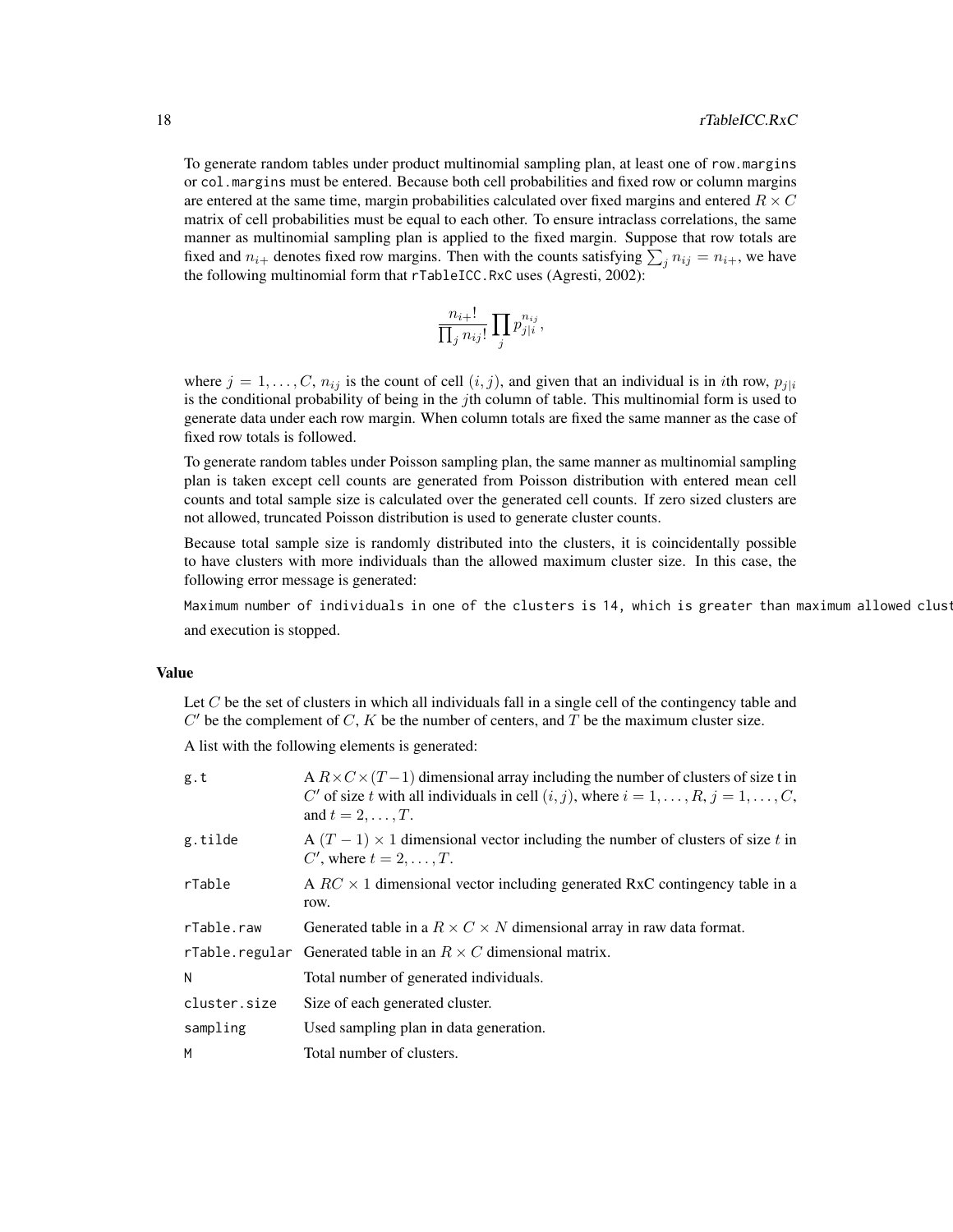## rTableICC.RxC 19

| R             | Number of rows.                                                                           |
|---------------|-------------------------------------------------------------------------------------------|
| C             | Number of columns.                                                                        |
| T.            | Maximum allowed cluster size.                                                             |
| ICC           | Returns TRUE to indicate the data is generated under intraclass-correlated clus-<br>ters. |
| structure     | Returns "R x C" to indicate structure of generated table is "R x C."                      |
| print.raw     | TRUE if generated table will be printed in raw data format.                               |
| print.regular | TRUE if generated table will be printed in the format determined by structure.            |

## Author(s)

Haydar Demirhan

Maintainer: Haydar Demirhan <haydarde@hacettepe.edu.tr>

## References

Agresti A. (2002) *Categorical Data Analysis*, Wiley, New York.

Altham, P.M. (1976) Discrete variable analysis for individuals grouped into families, *Biometrika* 63, 263–269.

Nandram, B. and Choi, J.W. (2006) Bayesian analysis of a two-way categorical table incorporating intraclass correlation, *Journal of Statistical Computation and Simulation* 76, 233–249.

Demirhan, H. (2013) Bayesian estimation of log odds ratios over two-way contingency tables with intraclass-correlated cells, *Journal of Applied Statistics* 40, 2303–2316.

Demirhan, H. and Hamurkaroglu, C. (2008) Bayesian estimation of log odds ratios from RxC and 2 x 2 x K contingency tables, *Statistica Neerlandica* 62, 405–424.

## Examples

| # --- Generate a 2x3 contingency table under multinomial sampling plan --- |                                      |
|----------------------------------------------------------------------------|--------------------------------------|
| max.cluster.size=9                                                         | # Maximum allowed cluster size       |
| num.cluster=12                                                             | # Total number of clusters           |
| ICCs=array(0.1,dim=max.cluster.size)                                       | # Assign equal ICCs for this exmaple |
| $ICCs[1]=0$                                                                | # Assign zero ICC to clusters with   |
|                                                                            | # one individual                     |
| sampl="Multinomial"                                                        | # Generate table under multinomial   |
|                                                                            | # sampling plan                      |
| $num.$ obs=24                                                              | # Number of observations to be       |
|                                                                            | # generated                          |
| $cell. prob=array(1/6.dim=c(2,3))$                                         | # Cell probabilities sum up to one   |
| zeros=FALSE                                                                | # Do not allow zero sized clusters   |
| x=rTableICC.RxC(p=cell.prob,theta=ICCs,M=num.cluster,sampling=sampl,       |                                      |
| N=num.obs,zero.clusters=zeros,print.regular=TRUE,                          |                                      |
| print.raw=FALSE)                                                           |                                      |
| print(x)                                                                   |                                      |

# --- Generate a 2x3 contingency table under product multinomial sampling plan ---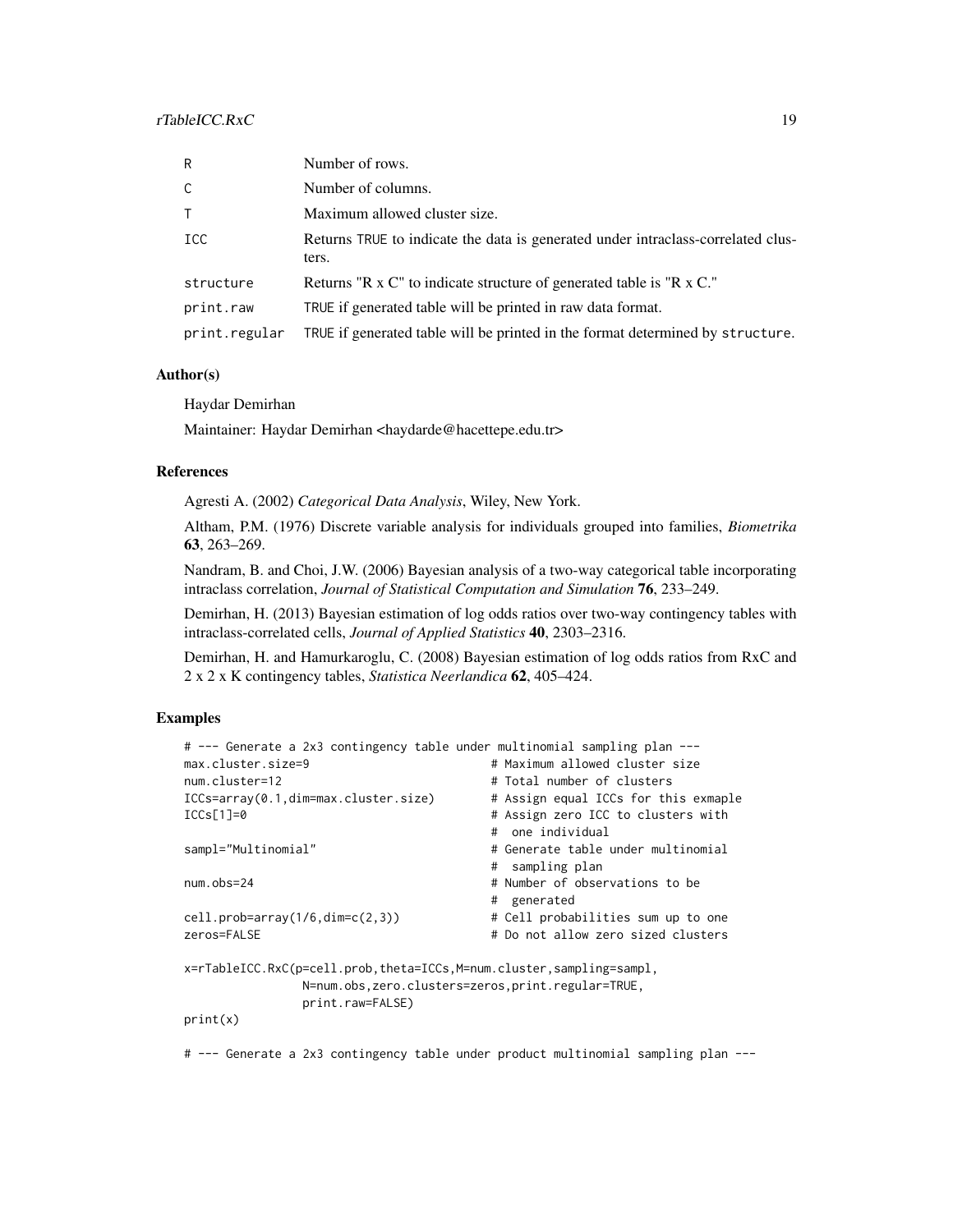```
# --- with fixed row margins ---
sampl="Product" # Generate table under product
                                       # multinomial sampling plan
row=c(12,12) \qquad # Fixed row margins
cell.prob=array(0,dim=c(2,3)) \qquad \qquad \qquad # Cell probabilities sum up to onecell.prob[1,1:2]=0.2
cell.prob[1,3]=0.1
cell.prob[2,1:2]=0.1
cell.prob[2,3]=0.3 # Marginal and cell probabilities
                                       # should be equal to each other
y1=rTableICC.RxC(p=cell.prob,theta=ICCs,row.margins=row,M=num.cluster,
                sampling=sampl,print.regular=TRUE,print.raw=FALSE)
print(y1)
# --- Generate a 3x2 contingency table under product multinomial sampling plan ---
# --- with fixed cloumn margins
col=c(12,12)
cell.prob=array(0,dim=c(3,2)) \qquad \qquad \qquad # Cell probabilities sum up to one
cell.prob[1:2,1]=0.2
cell.prob[1,2]=0.1
cell.prob[2,2]=0.1
cell.prob[3,1]=0.1
cell.prob[3,2]=0.3
y2=rTableICC.RxC(p=cell.prob,theta=ICCs,col.margins=col,M=num.cluster,
                sampling=sampl,print.regular=TRUE,print.raw=FALSE)
print(y2)
# --- Generate a 4x3 contingency table under Poisson sampling plan ---
sampl="Poisson" # Generate table under product
                                       # multinomial sampling plan
cell.prob=array(1/12,dim=c(4,3)) # Cell probabilities sum up to one
cell.mean=array(4,dim=c(4,3)) # Define mean number of individuals
                                       # in each cell
max.cluster.size=19 # Maximum allowed cluster size
ICCs=array(0.1,dim=max.cluster.size) # Assign equal ICCs for this exmaple
ICCs[1]=0
z=rTableICC.RxC(p=cell.prob,lambda=cell.mean,theta=ICCs,row.margins=row,
               M=num.cluster,sampling=sampl,print.regular=TRUE,print.raw=FALSE)
```

```
print(z)
```